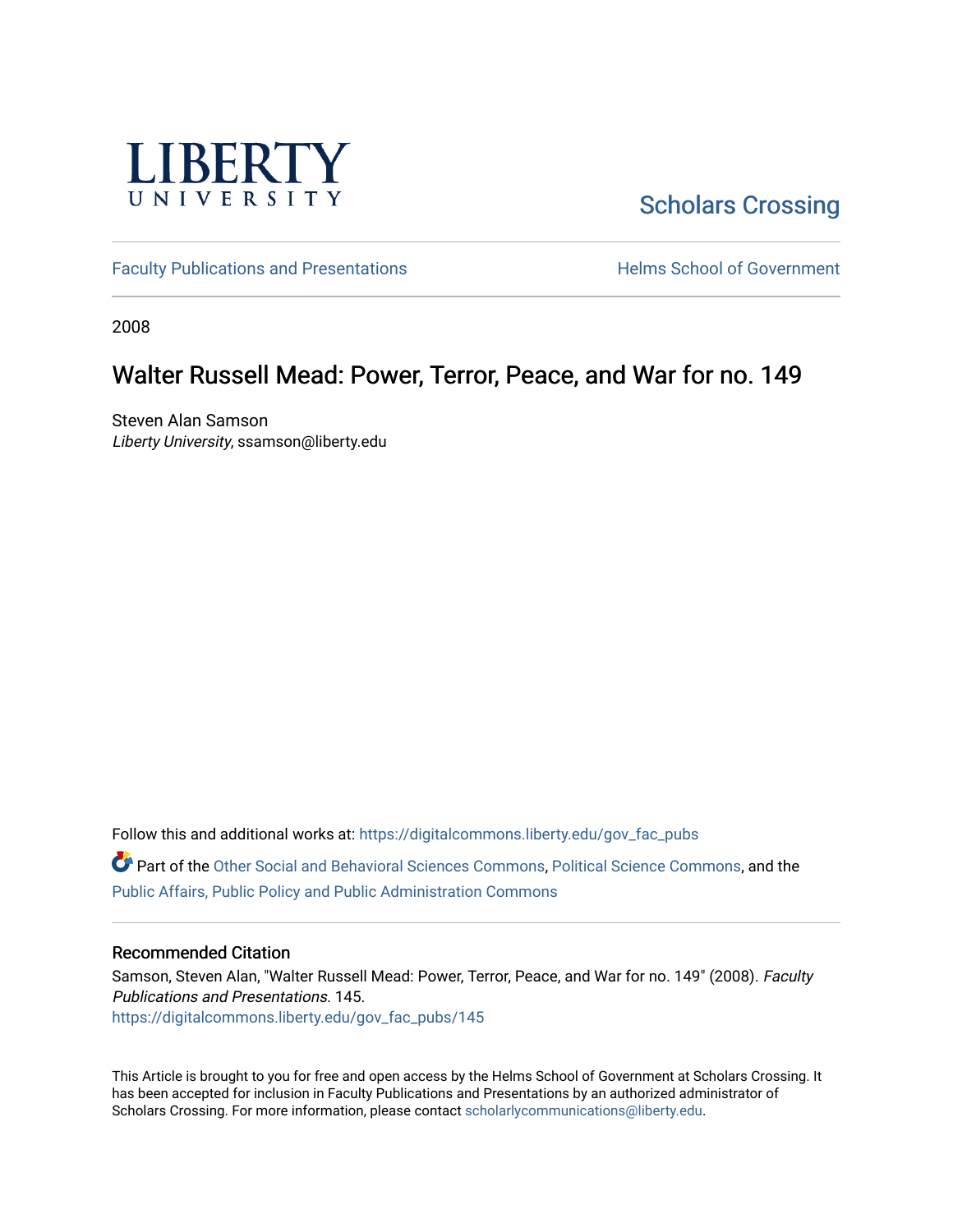# **WALTER RUSSELL MEAD: POWER, TERROR, PEACE, AND WAR: STUDY GUIDE, 2006-2008 Steven Alan Samson**

# **INTRODUCTION**

### **Overview**

Walter Russell Mead places his latest volume (which builds on *Special Providence*) into the context of the ideological and theological debates that have shaped American history. Like Michael Oakeshott and various conservatives, Mead depicts the contemporary world as the outworking of a "modern temper" or an "Enlightenment project," two phases of which he focuses on: Fordism (resembling Lewis Mumford's modern megamachine) and millennial capitalism. Mead's identification of several competing schools of thought or dispositions in chapter six is somewhat comparable to earlier "models of historical interpretation," such as Daniel Elazar's three American "political cultures" and David Hackett Fischer's four "British folkways" in America. The key to understanding Mead's complex and sophisticated analysis of American foreign policy is to pay careful attention to how he defines his terminology, how he distinguishes between the major political and cultural dispositions, how they interact with each other, and how he frames the issues that been intensifying the current debates over American foreign policy .

### **Outline**

- A. SURPRISE ATTACK (3-6)
	- 1. Lost Years in American Foreign Policy
		- a. Age of Narcissism and *Hubris*
	- 2. Unipolar World
	- 3. Dangers
		- a. Democratic View: Republican unilateralism would lose Kyoto and the International Criminal Court (ICC)
		- b. Republican View: Democratic fecklessness on defense would open the door to a challenge from China and fail to build a missile defense system
	- 4. Prevailing Illusion: Only One Effective Will (Ours) Operated in the World (Monotheletism=heretical doctrine that Christ had two natures but only one will)
	- 5. The Real Situation
		- a. Radical Muslim Mass Movement
		- b. Fraying Alliances
		- c. Anti-Americanism
- B. AMERICA IS BITTERLY DIVIDED ON FOREIGN POLICY (6-7)
	- 1. Unremitting Months of International Crisis Since 9/11
	- 2. Agonizing Mix of Reactions Among America's Enemies and Friends: Sympathy, Anger, Incredulity, Hostility
- C. THE IDEA OF AN AMERICAN PROJECT (7-8)

[The latest iteration of the idea of the Enlightenment Project]

- 1. **Institutionalization of American Power** [as an international organization]
- 2. Public Support for Building a Safer, Peaceful, Prosperous, and Democratic World
- D. THE CHASM THIS BOOK TRIES TO BRIDGE (8-10)
	- 1. Need for Generalists in a World of Specialists
	- 2. Morality of the American Project
	- 3. Its Failure Would Be Catastrophic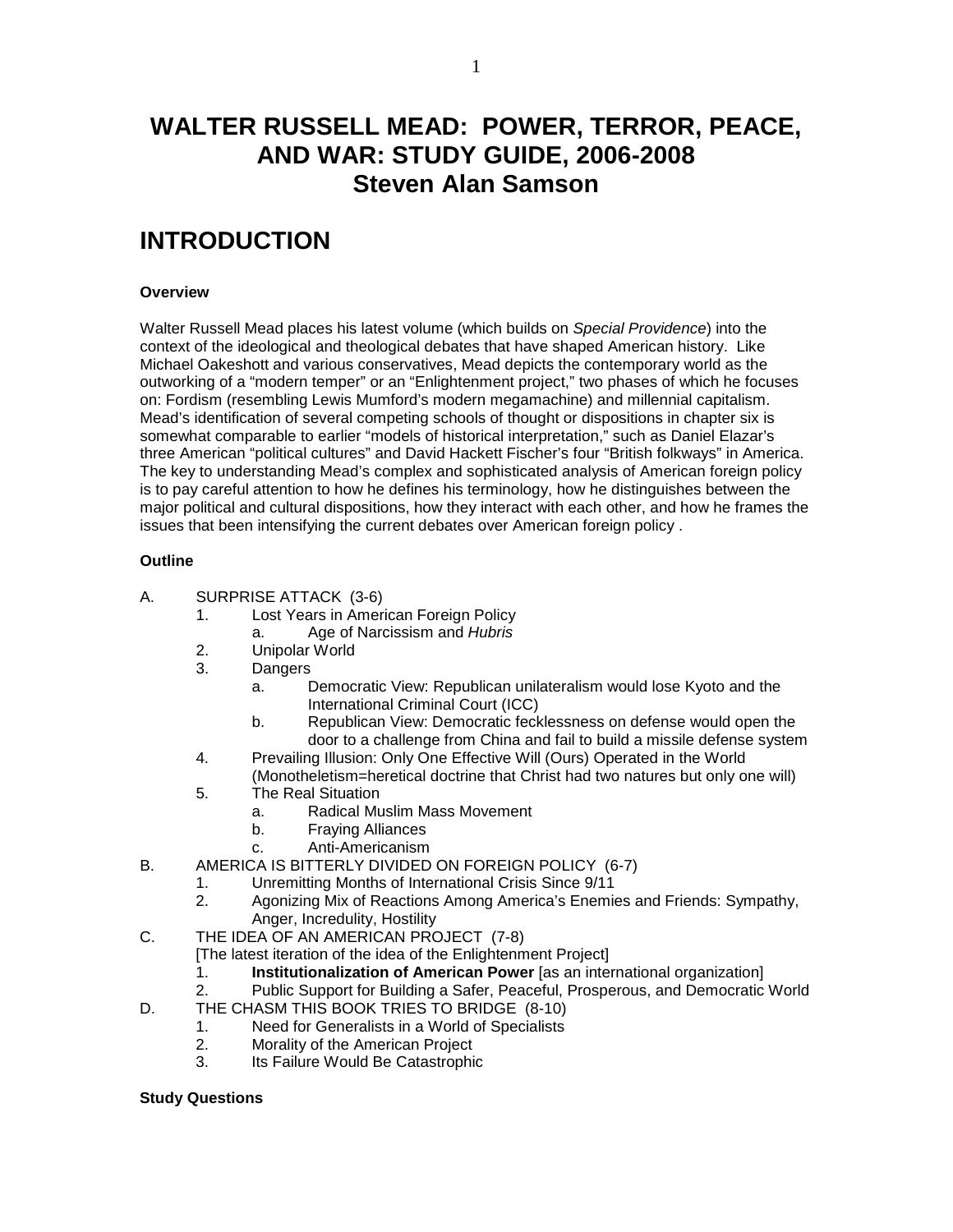- 1. What were the "lost years in American foreign policy"? What made them that way? What was the prevailing illusion? (3-5)
- 2. What were some of the characteristics of the real situation during that same period? Why are Americans bitterly divided over foreign policy? What does the author mean by the "American project"? Why are foreign policy generalists needed? Why does the author, on the whole, support the American project? (5-10)

#### **Review**

unipolarity **the real situation** American project institutionalization of American power

# **PART ONE: THE AMERICAN PROJECT**

# **CHAPTER ONE: NO ANGEL IN OUR WHIRLWIND**

### **Overview**

The author here articulates a free market perspective by acknowledging that knowledge and practice in politics, as in economics, are "little subject to conscious control." The physicist and philosopher Michael Polanyi explored the problems and philosophy of knowledge (epistemology) in such books as *Personal Knowledge* and *The Tacit Dimension*. Similarly, F. A. Hayek introduced such concepts as "methodological individualism," "subjectivism," and "spontaneous order" in order to strengthen the case for free market economics.

At the level of political practice, Erik von Kuehnelt-Leddihn lamented the wide gap between *Scita*  and *Scienda.* "As modern life becomes increasingly complicated across many different sociopolitical levels, Kuehnelt-Leddihn submits that the **Scita** — political, economic, technological, scientific, military, geographical, psychological knowledge of the masses and their representatives – and the **Scienda** – the knowledge of these matters that is necessary to reach logical-rational-moral conclusions – are separated by an incessantly and cruelly widening gap and that democratic governments are inadequate to the task." Source: [http://pedia.nodeworks.com/E/ER/ERI/Erik Ritter von Kuehnelt-Leddihn](http://pedia.nodeworks.com/E/ER/ERI/Erik%20Ritter%20von%20Kuehnelt-Leddihn)

### **Outline**

- A. GRAND STRATEGY (13-18)
	- 1. **Carl von Clausewitz** on Tactics vs. Strategy
	- 2. Joseph Addison's Poem on Marlborough's Victory at Blenheim
	- 3. No Angel in the Whirlwind Today (no central guiding intelligence)
		- a. Clausewitzian grand strategy requires long-term thinking
			- (1) Bismarck could ignore the Reichstag and subordinate the bureaucracy to his will
		- b. Presidents and Congress Lack This Kind of Power [Lord Macaulay once remarked of the U.S. Constitution that it is all sail and no anchor; Kuehnelt-Leddihn notes that the American government suffers from want of a professionally-educated chief executive; others have noted the lack of continuity due to frequent political turnovers]
	- 4. Politics Is the Art of the Possible: Public Opinion Determines Its Limits
		- a. American Foreign Policy: A Vector of Impulses and Interests
			- (1) It is a mall rather than a boutique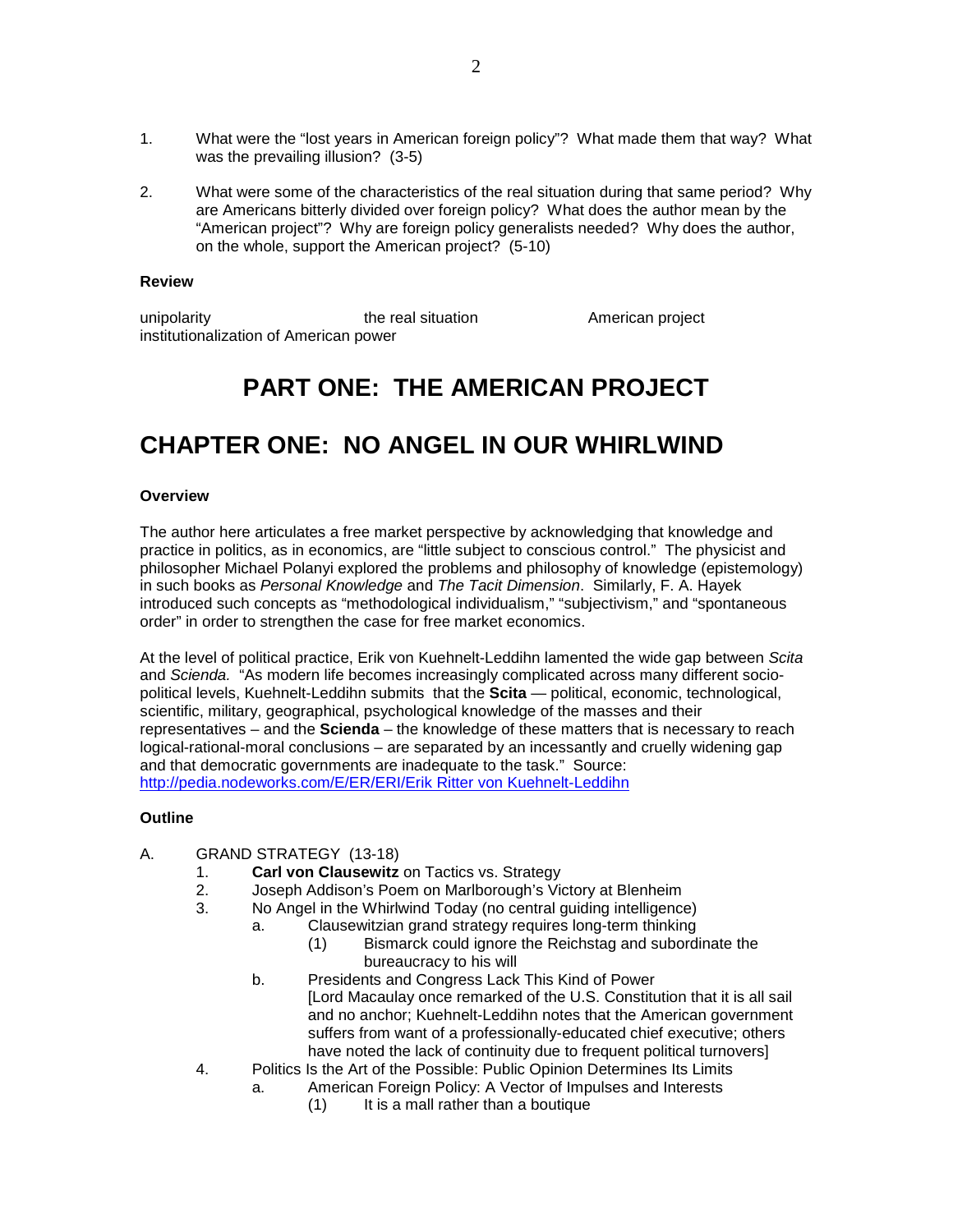- 5. Foreign Policy of the American People
	- a. Business World
	- b. Media
	- c. Private Foreign Policies
- 6. The Most Profound Impact of the U.S. on the Rest of the World Is Unconscious
	- Rippling Effects of Pension Funds, Consumer Choices, Capital Markets
- 7. The United States Helps Set the Economic Agenda for the Rest of the World
- 8. The Disturbing Messianic Dimension of Grand Strategy
	- a. National Messiah Complex Reached a New High with Nuclear Weaponry b. The High Stakes Involved with Nuclear Proliferation
- B. OUR OVER-ALL ROLE IS LITTLE SUBJECT TO CONSCIOUS CONTROL (18-20)
	- 1. We Americans Focus on Specific Issues When We Think About Foreign Policy<br>2. The President Shapes Our Engagement with the World IBut Tolstov ends War 2. The President Shapes Our Engagement with the World [But Tolstoy ends *War*
		- *and Peace* with a theory of history that leaves no room for individual intentions]
	- 3. Patterns and Structures
	- 4. Grand Strategy Must Be Inferred
	- 5. American Grand Strategy Must Be a View of Where American Society Is Headed

- 1. How did Clausewitz distinguish strategy from tactics? What is required for long-term thinking? What factors make this especially difficult to achieve? What role is played by public opinion and how is it constructed? What are some of the components of the foreign policy of the American people? (13-16)
- 2. Why is the most profound impact of the United States on the rest of the world unconscious"? What are some of the international rippling effects of decisions that seem to be driven by purely domestic consideration? Does it appear that the United States may be regarded as a bull in a China shop? [Some mountains are so high that they are said to generate their own weather. Likewise, some commentators contend that quantitative differences breed qualitative ones]. Thought Question: How is the image of Superman so characteristically American [although changing versions of Superman seem to reflect changing attitudes]? Do Americans have a coherent view of foreign policy? How may grand strategy be inferred? (16-20)

### **Review**

Carl von Clausewitz **grand strategy** lack of a central intelligence American foreign policy unconscious impact of the U.S. national messiah complex role of the president

# **CHAPTER TWO: THE SHAPE OF AMERICAN POWER**

## **Outline**

A. TWO STRIKING FACTS, THREE ALTERNATIVES, AND THE NEW GAME (21-25)

- 1. The United States Has Always Been a Global Power [its moods may swing from extraverted to introverted but it has always acted globally]
	- a. Promotion of Global Integration
		- (1) Flirtations with Protection
	- b. Global Ideological Impulses
	- c. **Global Trade** Creates Global Vulnerabilities and Security Interests
- 2. Our Long-Standing Relationship with Another Global Power: Britain
	- **a. British World System of Empire and Commerce**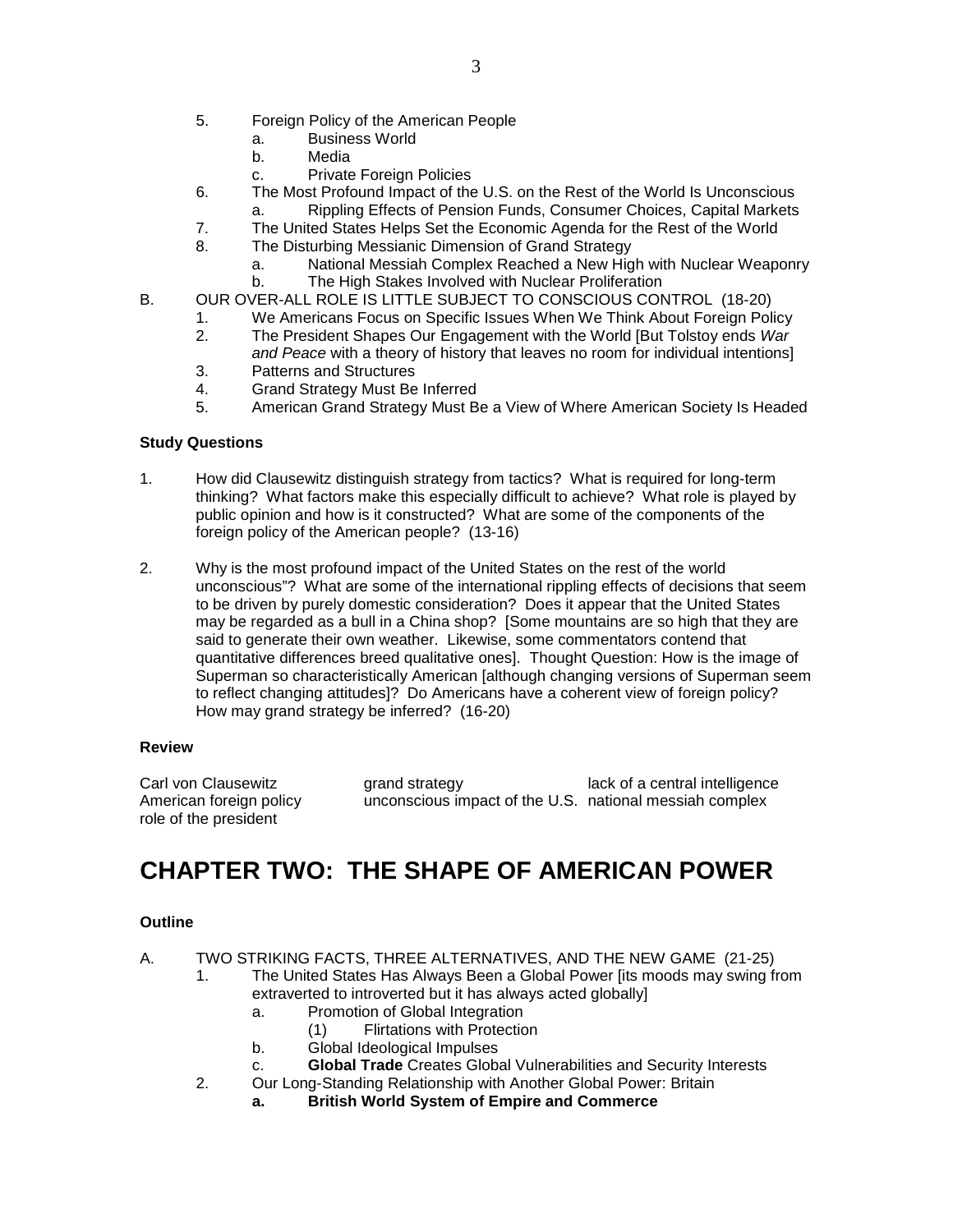- b. Americans Enjoyed Its Benefits without Paying Its Costs [This is what is unkindly called "sponging"]
	- (1) Britain fought colonial wars and maintained the balance of power in Europe
	-
	- (2) Idea of Free Trade<br>(3) Investment capital t Investment capital from the London financial markets enabled American industry to grow
- 3. **Three Alternatives** Following the British Decline
	- a. Prop Up the British Empire, Ignore the Problem of World Order, or Do The Dirty, Expensive Job Ourselves
		- (1) Like Britain, America is not the world policeman; it is more of a gyroscope of world order
- 4. The New Game
	- a. The United States Can Not Be Another Great Power Playing the Old Games of Dominance with Rivals and Allies [this is an expression of what is known as "**American exceptionalism**"]
	- b. Unprecedented Objective
- 5. Goal: To Build a New System That Would Put an End to Thousands of Years of Great Power Conflicts
	- a. New Wine Requires New Bottles: The United States lacks the power to reduce the world's countries and civilization to the status of tributary provinces (in the Roman tradition)
- 6. Joseph Nye on *The Paradox of American Power*
	- a. **Hard Power** vs. **Soft Power** (which makes others want what you want) [cf. René Girard's **mimetic desire**]
- 7. Two Types of Hard Power
	- a. **Sharp**: military power
	- b. **Sticky**: economic power
- 8. Two Types of Soft Power
	- a. **Sweet**: American values, culture, and policy
	- b. **Hegemonic** (leadership or what Girard refers to as "modeling"): It arises
- from the interplay of sharp, sticky, and sweet power all working together B. SHARP POWER (26-29)
	- 1. Ageless Rules of Military Power [understandable by Hittites and the Romans as well as by Clausewitz]
	- 2. **Monroe Doctrine**, 1823: Security Starts at Home ["King's X" for the New World]
	- 3. Eurasia: No Single Power Should Dominate the Vast Supercontinent (especially the eastern and western fringes)
	- 4. Sea- and Air-Lanes Must Be Secure Against the Interruption of Trade Flows
	- 5. Middle East: Two Potential Dangers
		- a. Outside power (Soviet Union during the Cold War) interfering or gaining control over oil
		- b. A regional power (Egypt, Iran, Iraq) doing the same
	- 6. Osama bin Laden
		- a. **Goal**: Expel the United States from the region and build a unified, theocratic state that would control the resources of the Middle East in order to promote their ideology and power on a global scale
		- b. **Taliban** example: economic stagnation, political oppression, hideous mistreatment of women
	- 7. U.S. System of Alliances and Bases: Quarter Million Military Personnel Stationed Abroad
		- a. Intelligence and Surveillance
		- b. Objective: **Overwhelming Military Superiority**
			- (1) Deterrent Effect
- C. STICKY POWER (29-36)
	- 1. Economic: Not Based on Either Compulsion or a Coincidence of Wills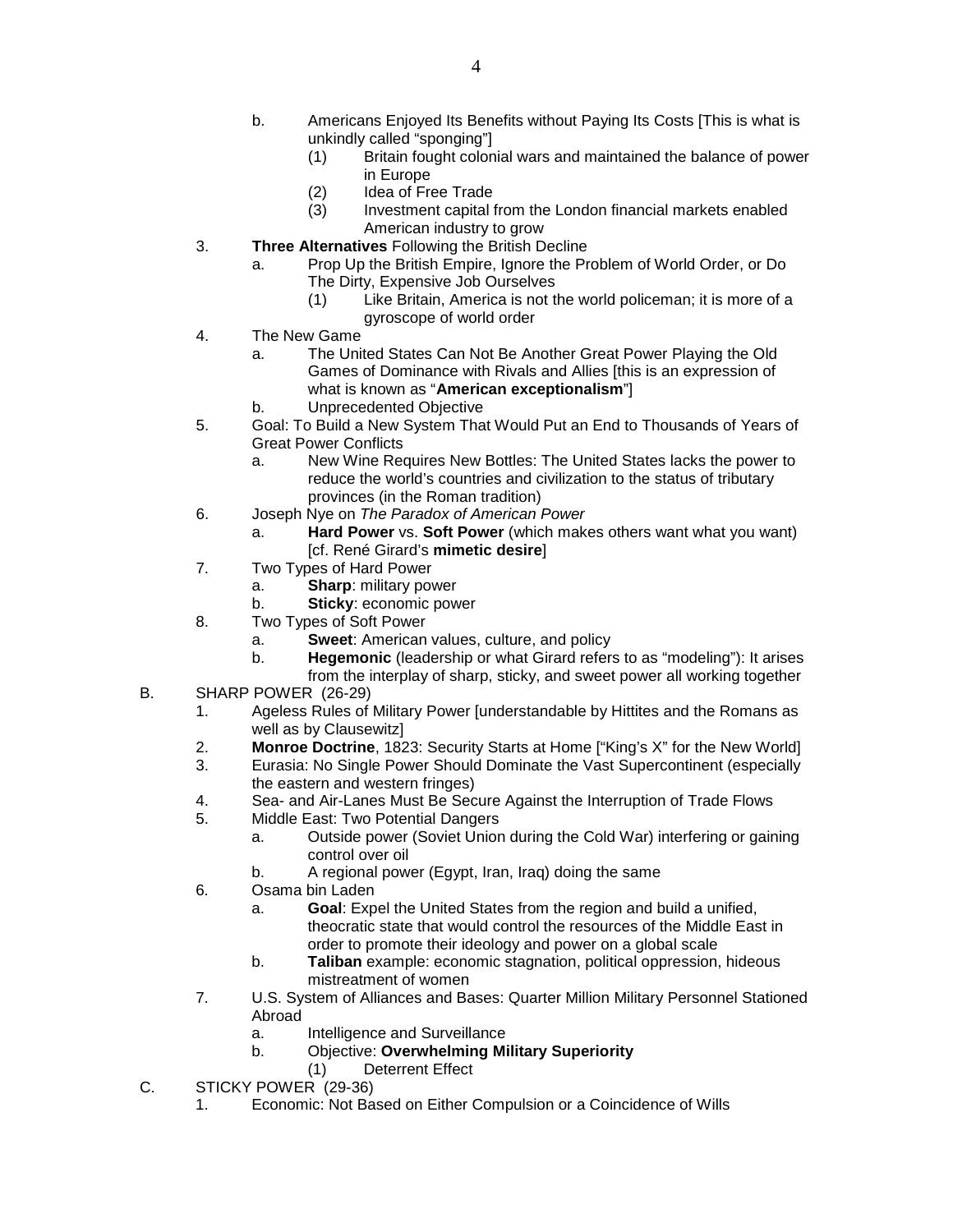- a. Analogy of the Carnivorous Sundew Plant [cf. David Kupelian's *The Marketing of Evil*]
- 2. Both Britain and America Built Economic Systems That Attracted Other Countries
	- a. America was initially drawn into Britain's system of trade and investment
		- (1) America's global trade became hostage to the British navy
		- (2) There was always a strong lobby against war with Britain; New England almost seceded during the War of 1812
- 3. Germany's Experience in the First World War
	- a. Trade Dependency<br>b. Embargo: Sticky Po
	- Embargo: Sticky Power was Vital to Britain's Victory [Britain and France used embargos against each other during the Napoleonic wars]
		- (1) Starvation [Herbert Hoover operated a food program in Belgium]<br>(2) U-Boat campaign brought the United States into the war
		- U-Boat campaign brought the United States into the war
		- (3) Collapse of morale among German armed forces and civilians
- 4. China
	- a. Path to Economic Integration: ensuring that it is attractive enough to bring China into the system
	- b. Mutuality: sticky power works both way
- 5. Two **Reasons** for the Importance of Sticky Power: It Helps Prevent War and, If It Comes, It Helps Us Win
	- a. Old British System was crippled by three blows: two world wars and the Great Depression
	- b. Its reorganization during the Cold War
- 6. Two Foundations of the New American System: the international monetary system and free trade
	- a. **Bretton Woods** agreements, 1944
		- (1) Dollar made the central currency in the global system
		- (2) The system collapsed in August 1971
		- (3) New regime: floating exchange rates
	- b. Free Trade
		- (1) Legal and economic experts helped build the "invisible infrastructure" of laws and institutions that encouraged investment
- 7. Requirement: America's Willingness to Open Its Markets
	- a. **Cold War Grand Strategy**: Containing Communism in part through creating a prosperous and integrated noncommunist world
	- b. America became "the locomotive of the global economy" and "the consumer of last resort" [cf. Rushdoony critique]
	- c. American trade [balance of payments] deficits stimulated production and consumption in the rest of the world
- 8. Opening Domestic Markets to Foreign Competition
	- a. Bitter Opposition [cf. Ross Perot's "great sucking sound" as industry moves South]
	- b. United States converted from a net international creditor to a net debtor during the Reagan Administration
- 9. The Result: Repetition on a global scale of the conversion of financial debt to political strength
	- a. Two Precedents:
		- (1) Founders of the **Bank of England** in 1694
		- (2) Creation of the Bank of the United States in 1791 following the assumption of state war debts
- 10. Bank of England: maintenance of the stability of the government guaranteed the value of the debt
	- a. Fear that a Stuart Restoration would undermine their holdings, wealthy Englishmen supported the House of Orange
- 11. Foreigners Have Acquired a Vested Interest in the Strength of the American System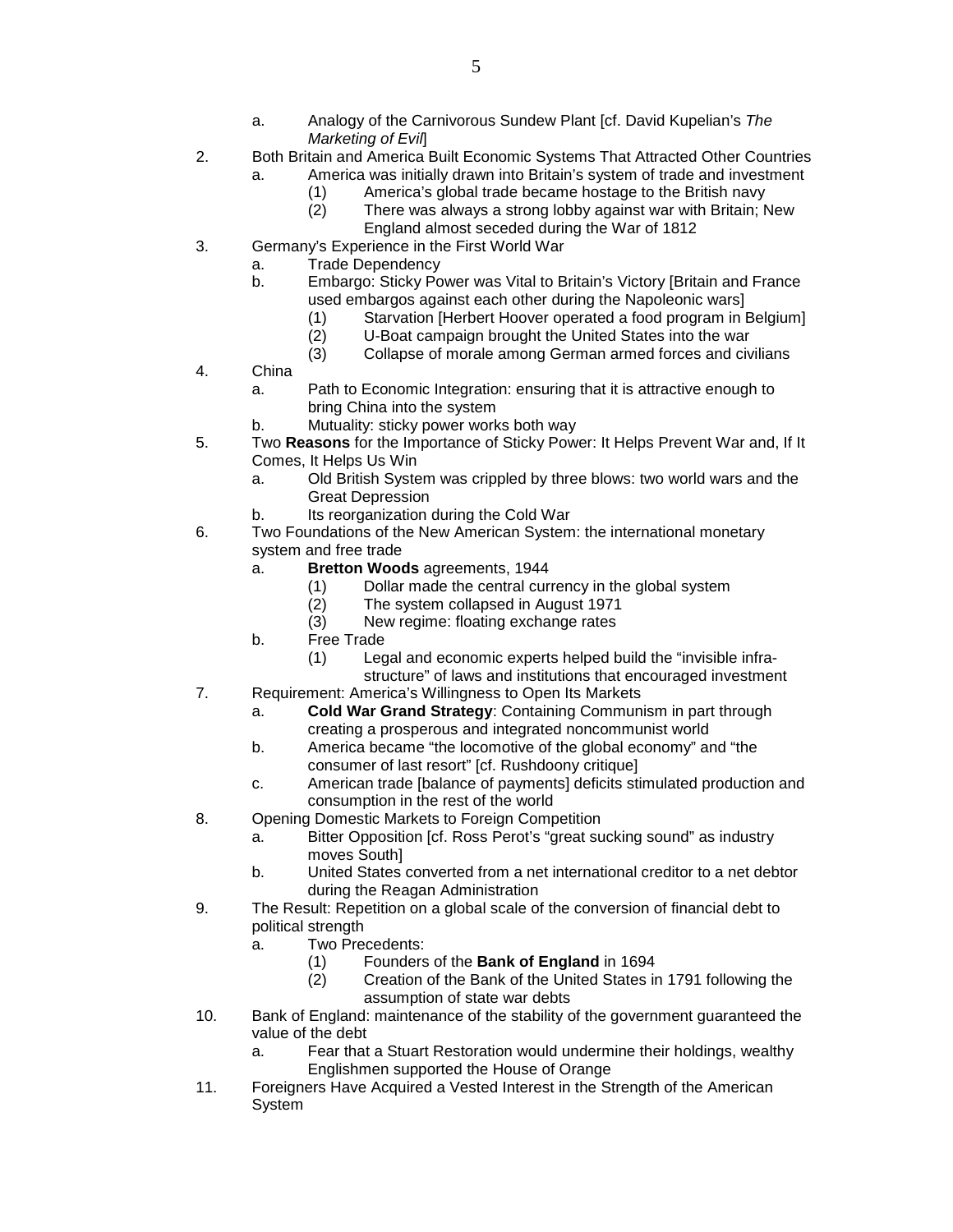- a. Collapse of the American economy or American power would inflict enormous, unacceptable damage on the rest of the world
- 12. Its **Fiduciary** [Trust] Character
	- a. The Risk: "Pressed too far or used recklessly, a large national debt can turn from a source of strength to a crippling liability."
	- b. "We have managed to persuade others to trust us with their savings to an unprecedented degree."
- D. SWEET POWER (36-40)
	- 1. Ideals, Culture, Values<br>2. Ideals [cf. Minoque: sta
		- Ideals [cf. Minogue: stars to navigate by]
			- a. Women's Rights
			- b. Anti-imperialism
		- c. Political Democracy
	- 3. Selective Nature of Their Appeal
		- a. Many find the American approach to gender relations repugnant and frightening
		- b. Anticommunism attracted central and eastern Europeans, bur repelled many west European intellectuals
		- c. Universal Human Rights: Some see an agenda of cultural imperialism
	- 4. Culture
		- a. Popular culture: Often hated for its immorality and vulgarity
	- 5. America's Role in the World
		- a. The **private sector** has provided the real energy of sweet power
		- b. MNCs
	- 6. Immigration
		- a. Foreign students
		- b. Remittances sent by immigrants to their families
	- 7. Humanitarian Assistance
		- a. 61% comes from the private sector

- 1. Was the United States originally introverted? How did America's long-standing relationship with the British world system of empire and commerce shape its development? What were some of the benefits (and cost)? What alternatives did the United States face in view of Britain's decline after WWII? What are some of the rules of the new game the United States has been introducing on the world stage? Distinguish between two kinds of hard power and two kinds of soft power. (21-25)
- 2. What is the purpose of the Monroe Doctrine? What is the strategic goal of the United States' exercise of sharp power? How does it pursue this goal? What is Osama bin Laden's goal? (26-29)
- 3. How does sticky power differ from sharp power (coercion) and sweet power (a coincidence of wills)? How were America and Germany similarly and differently affected by Britain's system of trade and investment? [Both were potential rivals but Germany's actions after 1890 posed a more immediate threat]. Why is sticky power so important? What were the economic and legal foundations of the new American system after WWII? What was America's Cold War grand strategy and what sacrifices did it require of the United States? What kind of entanglements does it specifically generate? How does it follow the earlier example of the Bank of England and Alexander Hamilton's economic policies? What is it fiduciary (*fides*=faith) character? [The Constitution has a "full faith and credit" clause that upholds our national debt] (29-36)
- 4. Identify some of the forms or expressions of sweet power. What might account for the selection nature of its appeal? ["Cultural imperialism" is a common charge; the toxic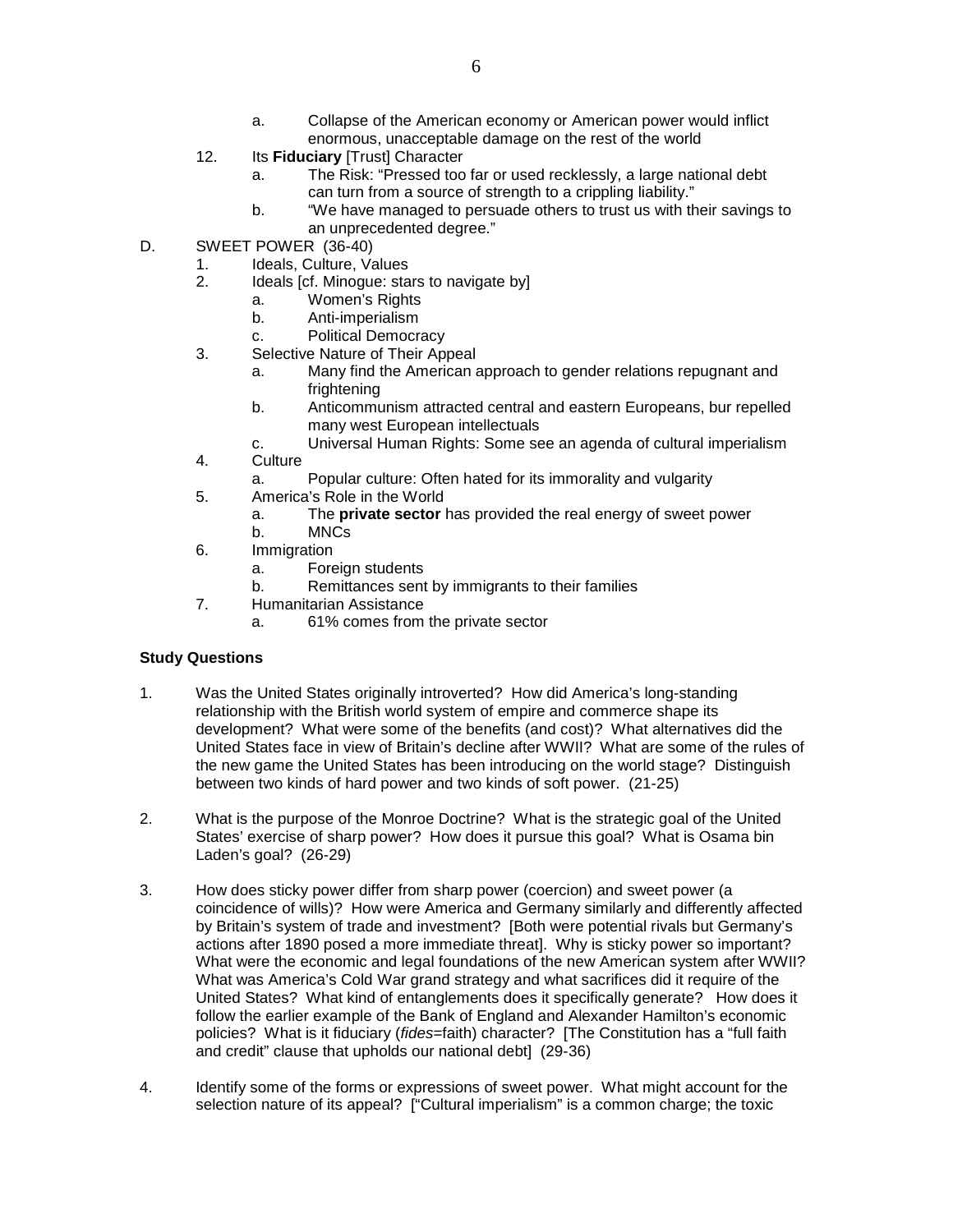character of so much popular culture is often deeply resented. As David Chilton put it: "If this is a culture it belongs in a Petri dish!"]. Where does most of the energy behind sweet power come from? (36-40)

### **Review**

why sticky power is important Bank of England role of the private sector

United States: a global power British world system of empire and commerce benefits to the United States America's choices following Britain's decline the new game hard power vs. soft power sharp power<br>sticky power sticky power sticky power sticky power sticky power hegemonic power Monroe Doctrine Bin Laden's goal Taliban's rule U.S. alliances and bases Germany's experience with Britain during WWI<br>why sticky power is important Bretton Woods Cold War grand strategy

# **CHAPTER THREE: HEGEMONIC POWER AND HARMONIC CONVERGENCE**

## **Outline**

- A. HEGEMONY (41-44)
	- 1. **Antonio Gramsci**
		- a. Power of "bourgeois" [middle-class] concepts like parliamentary democracy
	- 2. Legitimacy of the Order Is Based on Consent
	- 3. **Hegemonic Power**: the power that creates and flows from this consent
		- a. Sense of Inevitability: Rooted in military power, technological prowess, and broad historical development or economic power that cannot be challenged
	- 4. **Synergy**: interplay of sharp, sticky, and sweet power [Althusius set forth the political theory of synergism in *Politica*]
		- a. U.S. military-to-military ties embracing almost every country [note National Defense University]
			- (1) NATO expansion as an illustration
		- b. Middle East
			- (1) U.S. interest: maintaining the security of the oil trade
		- c. **Bottom Line**: The sharp power of military American supremacy has helped create both the sticky power of the world's integrated energy market and the sweet power that flows from the reduction of military competition under the *Pax Americana*
- B. AMERICA'S KEY DOMESTIC PROJECT: FORDIST PROGRESSIVISM (44-49)
	- 1. **New Kind of Economy, Prosperity, and Democracy**: Based on a combination of mass production and mass consumption
		- a. America's most important export during the Cold War
	- 2. **Fordism**: Based on organized mass production and high wages

## **3. Social Changes**

- a. *Laissez-faire* **government** weakened
- b. Unionization encouraged to prevent an anti-capitalist labor movement
- c. Cultural changes that supported mobility and mass consumption (1) Anarchic, cutthroat capitalism gave way to the "managerial
	- revolution" [James Burnham]
- d. Oligopoly: three broadcast networks, one phone company, etc.
- e. Regulation of banks, airlines, and utilities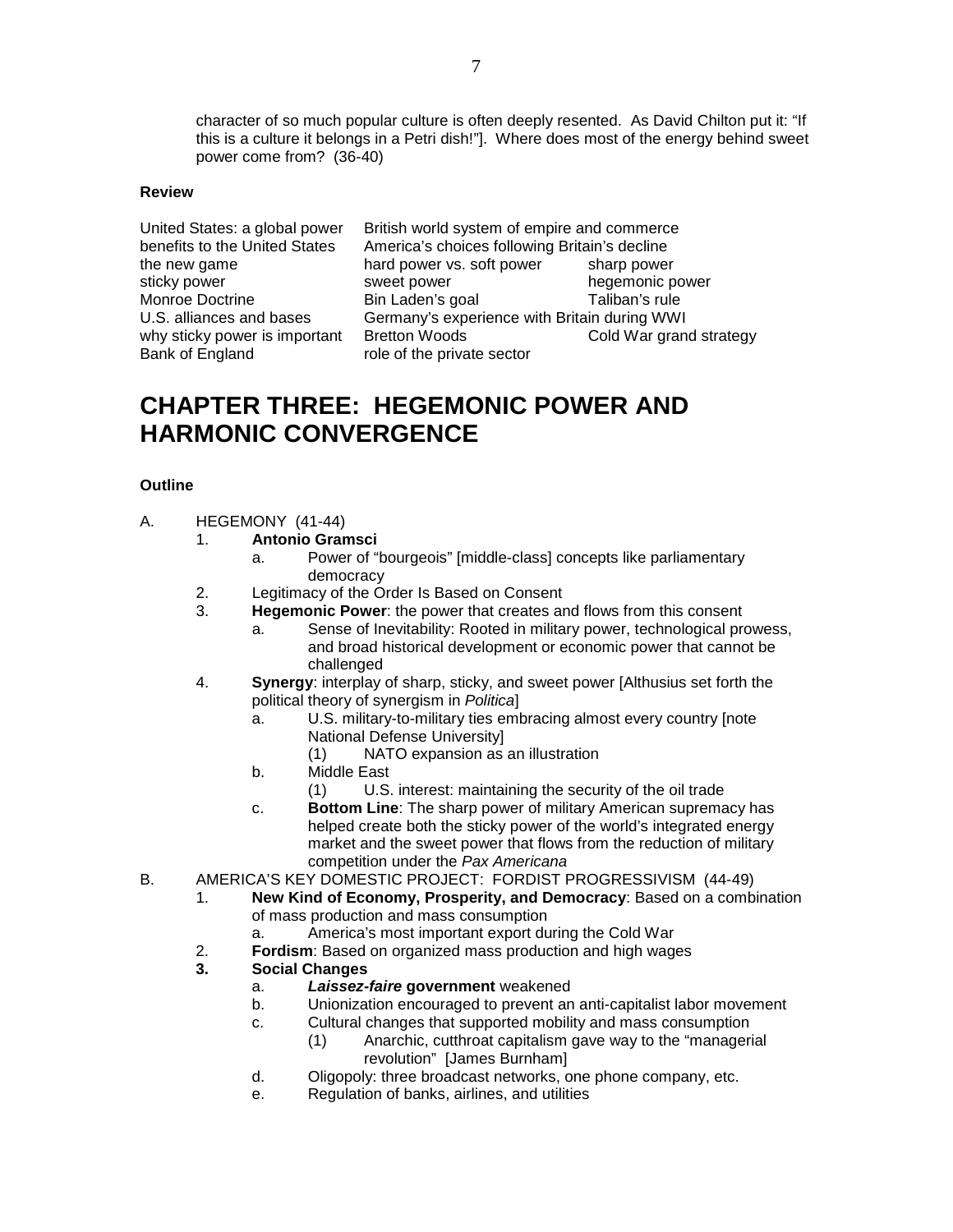- 4. White-Collar Managers [C. Wright Mills, William F. Whyte, Jr.]
- 5. **Progressive Reformers**: Patronage appointees of the old spoils system were increasingly replaced by a professional civil service with life tenure
	- a. Role of politicians shrank as government was to be conducted along objective, scientific principles as revealed by the new social sciences
- 6. Civil Service
	- a. "In an age of universal suffrage, this system was a way of reconciling democratic politics with the need of the state to manage sophisticated enterprises that average voters and elected officials did not appreciate or understand."
- 7. Educational Establishment: Training and comfortable, well-paying employment for intellectuals who might otherwise organize revolutions
- 8. Fordist Ambition: **Means and Ends**
	- a. Stability and Prosperity
	- b. Anti-Trust Laws
	- c. **Regulated Economy**: Protection of Big Companies from Aggressive Start-Up Rivals [cf. Gabriel Kolko's *The Triumph of Conservatism*: for example, Pure Food and Drug Act protected Swift and Armour against upstarts that cut corners and gave U.S. meats a bad reputation]
	- d. **Work**: Hard, Monotonous, Rigid, But Better Paid
	- e. **Petite Bourgeoisie**: The broker of the Fordist class compromise
	- f. Intellectuals
	- g. Social Sciences
- 9. Cold War: In Large Part a Competition Between Fordism and Communism
	- a. Fordist Advantage: Combination of the dynamism of markets with the stabilizing effects of government macroeconomic policy and ever more lavish social safety nets
- 10. *Pax Americana*: Capitalist countries no longer tore themselves apart in recurring wars under its umbrella
	- a. Communist propaganda exploited the misery and instability resulting from these wars [**Lenin**'s **theory of imperialism** is summarized here]
	- b. Fordism provided the United States with a persuasive argument that capitalism is better than communism at bringing peace to the world
- 11. American System
- 12. Concept of **Harmonic Convergence** [once used to announce a New Age spiritual transformation]
	- a. The spearhead of capitalism in its ideological war with Communism [*e.g.,*  the "perfect harmony" of the "world of Coke": "It's the real thing"; earlier it was the Harmonial Philosophy of the 19C American spiritualist, Andrew Jackson Davis]
- C. THE DOCTRINE OF HARMONIC CONVERGENCE (49-52)
	- 1. Attractive Implications: Its Idealism
		- a. Capitalism creates the social wealth for universal education and mass affluence
	- 2. **Rockefeller Republicans and Acheson Democrats**: American Establishment envisioned a domestic as well as an international transformation in a more progressive and cosmopolitan direction
		- a. Vision of Eden: Post-Historical [cf. Roderick Seidenberg and Francis Fukuyama], secular, with a social welfare state *à la* Western Europe
		- b. The result was to be "more intellectually **meritocratic** [rule by an educated elite], less driven culturally by the mix of popular taste and entrepreneurialism. The values of the educated, liberal, and progressive social engineers would replace the values of the 'great unwashed.'"
	- 3. Progress: The rise of the rational and the retreat of the irrational forces in human nature
		- a. Fundamentalism would disappear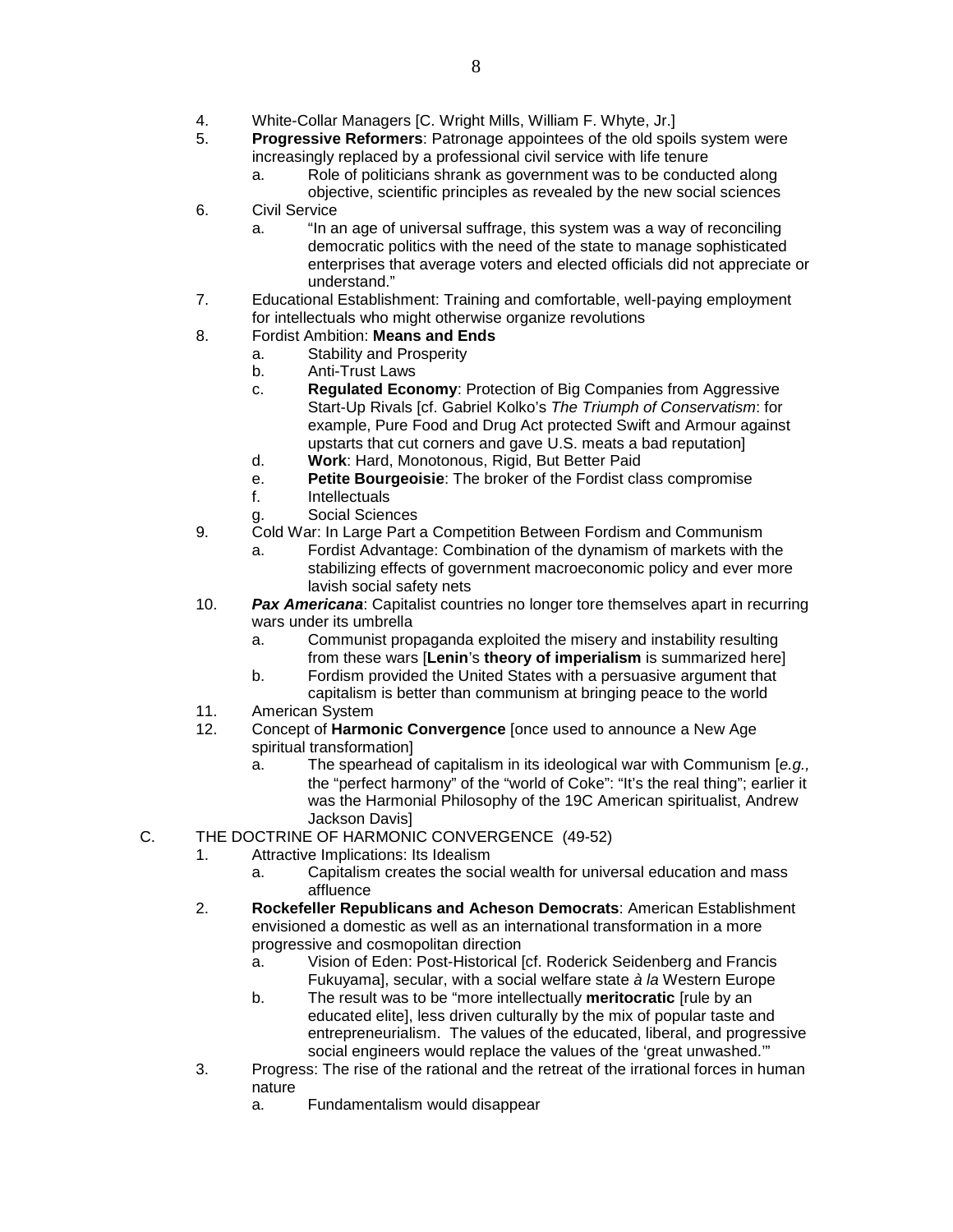- b. Mainline religious traditions would converge under the gradual progress of enlightenment
- c. Nationalism would become more "civilized" and nuanced
- 4. American Power: Kinder, Gentler, Less Arbitrary
- 5. *Pax Fordiana* Promised a Bright Future for Europe
	- a. Economic logic and historical experience suggested that Europe would catch up to the United States
	- b. As our relative economic power declined, we would conduct foreign policy through increasingly dense networks of institutions; sovereignty would be pooled; international life, like capitalism at home, would become less like a jungle and more like a garden party
- 6. During the Cold War, this vision looked realistic
	- a. European Union seen as the leading edge
- 7. This Vision Is Central to the Idea of Progress as It Has Been Understood Since the Defeat of European Fascism
	- a. It Assumed That the United States Would Gradually Become Domesticated
- 8. **American Exceptionalism** [America as a "City Upon a Hill," the First New Nation] Was Expected to Become a Thing of the Past
	- a. "The features of the world system that looked like an American empire were temporary, passing phenomena." It would dissolve at the end of history into a liberal, Fordist order
- D. FORDISM AND A SECURITY BLANKET (52-53)
	- 1. Solution to Europe's Most Vexing Problems
		- a. National and class arrogance exchanged for American security blanket
	- 2. **Hegemony of Bourgeois Democracy**: "Fordism choked Marxism (and fascism) with butter."
	- 3. The Trade-Offs: limited national independence for the First World, enhanced national independence and a development model for the Third World
	- 4. Centrality of Local Elites: elite-guided large development projects and a statecontrolled credit system
- E. IMAGE OF AN ENDURING ORDER (53-55)
	- 1. **Francis Fukuyama**: *The End of History and the Last Man* [the title evokes Hegel and Nietzsche]
		- a. Liberal Capitalist Democracy: The Culmination of History
	- 2. The American Project Is a Distinguished Moral Initiative
	- 3. Crimes and Errors
		- a. Support for dictatorial regimes
		- b. Uneven benefits
		- c. Mixed consequences of development advice
		- d. Unfair trade and investment policies
- F. POST-COLD WAR CONFIDENCE (55)
	- 1. Americans Remain Proud of This History
	- 2. Collapse of the Soviet Union Was Thought to Remove the Final Obstacle to **Convergence**
	- 3. The Came 9/11

- 1. How is hegemony legitimized? What did the Communist intellectual, Antonio Gramsci, recognize about bourgeois democracy? [This is why he emphasize the strategic importance of what has been called "the Long March through the institutions"]. What is the originating power and the synergy that undergird hegemonic power? (41-44)
- 2. What was America's most important export during the Cold War? Why? What are the chief components of Fordism? What social and cultural changes resulted? What are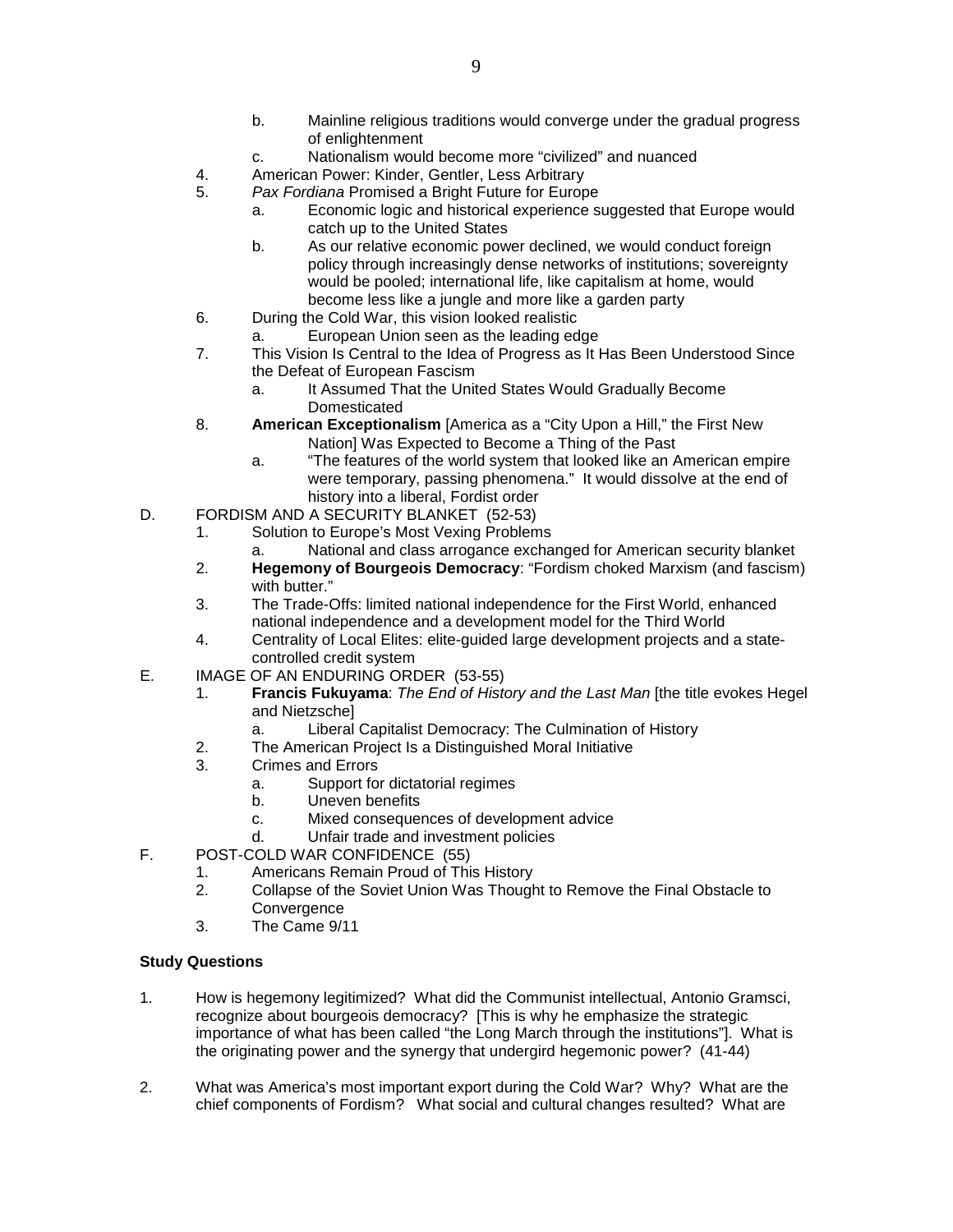some of their consequences? How were the values of the Progressive reformers reflected in the new civil service system? In education? What advantage did Fordism have in the Cold War competition with Communism? What did Progressives seek to accomplice through the Fordist social welfare state – both domestically and internationally? How did the Communists fight back? (44-49)

- 4. What does the author mean by the concept of harmonic convergence? What made it attractive, both to the American ruling elite and to others? What evidence of human progress was commonly antoicipated? What was supposed to happen to American exceptionalism? (49-52)
- 5. How was Fordism supposed to solve Europe's most vexing problems? Thought Questions: What do you imagine were some of the consequences of American deference to local elites? What kind of resentments might have resulted? (52-53)
- 6. What was Francis Fukuyama's vision for the "end of history." What were some of the moral failings of this otherwise distinguished moral initiative? What brought it up short? (53-55)

### **Review**

Francis Fukuyama

Antonio Gramsci hegemonic power synergy Fordism Fordist social changes Progressive reformers<br>
Fordist means and ends Fordist advantage in the Cold War Fordist advantage in the Cold War *Pax Americana* harmonic convergence meritocracy American exceptionalism hegemony of bourgeois democracy

# **PART TWO: THE GATHERING STORM**

### **Overview**

"The Gathering Storm" is the title of the first volume of Winston Churchill's History of the Second World War. In his earlier work, *Mortal Splendor*, Mead cites Jeane Kirkpatrick's quote from that volume (p. 151): "The Sermon on the Mount is the last word in Christian ethics. Everyone respects the Quakers. Still, it is not in these terms that Ministers assume their responsibilities of guiding states." A rebuttal of sorts is provided in one of Christ's sermons: "Behold, I send you forth as sheep in the midst of wolves; be ye therefore wise as serpents, and harmless as doves." (Mt. 10:16) The confusions to which many Christians are subject were addressed by the theologian Reinhold Niebuhr in a number of books on human nature and foreign policy, including *The Children of Light and the Children of Darkness*.

# **CHAPTER FOUR: FAULTY TOWERS**

[Title is after a 1975 British comedy, "Fawlty Towers"]

### **Outline**

- A. INNER WEAKNESS AND CONTRADICTIONS (59-62)
	- 1. Dual Nature of America's Role in the World
		- a. The United States sees itself, accurately, as the chief **change agent** in a global revolutionary process spreading liberal capitalism and liberal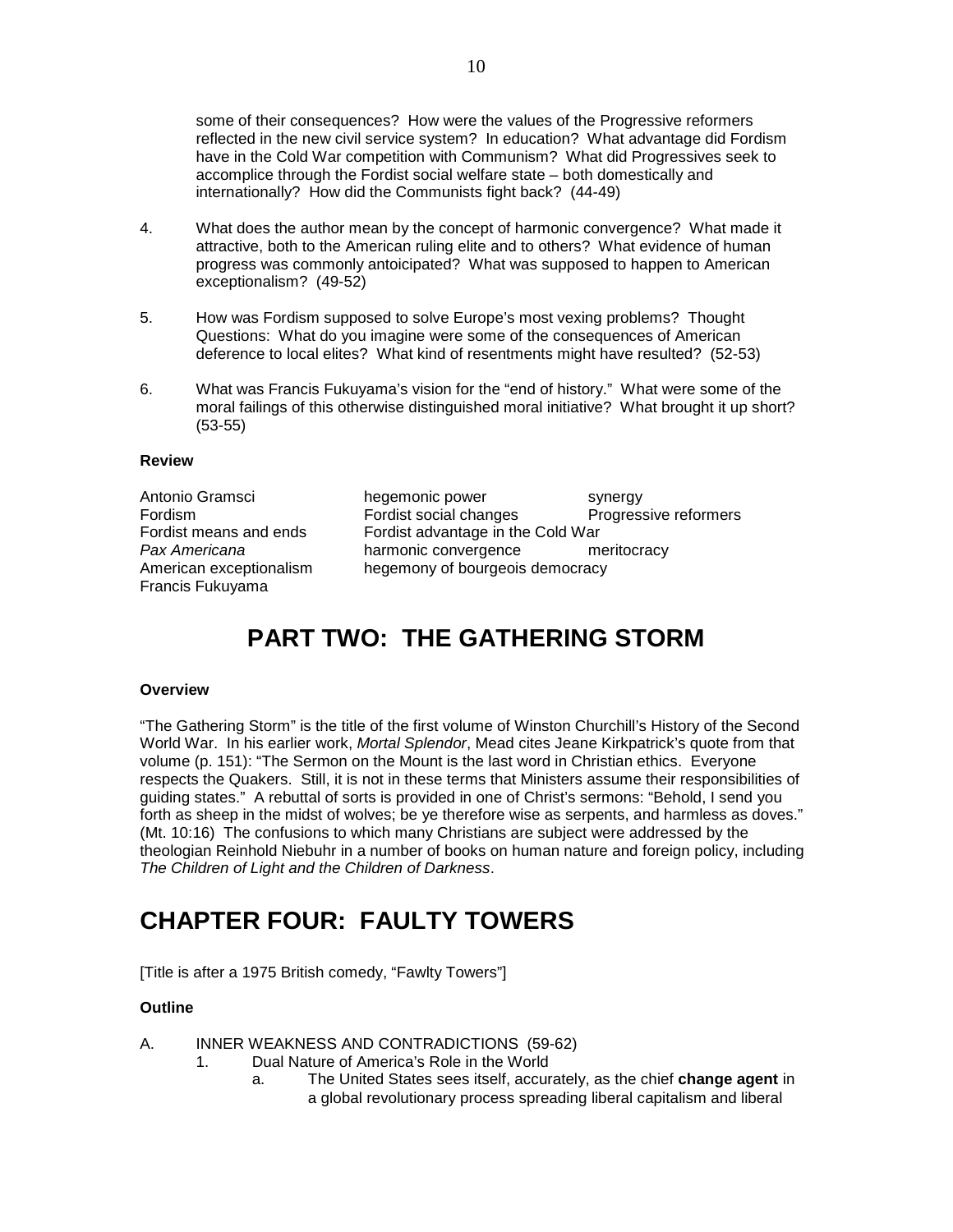democracy

- b. Conservative Dimension: We want change **and** stability
- c. "Americans are rarely able to solve these problems elegantly."
- 2. Fall of the Berlin Wall
	- a. History Did Not End
	- b. Capitalism Is Not Stable and Placid: it is "driven unpredictably but
	- dynamically by changes in technology, institutions, and practices."
- 3. Perils of Progress
	- a. Weapons of Mass Destruction
- 4. Progress in Weapons Development Undermines the Efficacy of International Cooperation for Nonproliferation
	- a. "Without progress, the United States would not increasingly face the wrenching choice of acting unilaterally against proliferators or allowing states with ties to terrorists to acquire nuclear weapons."
- 5. Potentially Destructive New Technologies
	- a. "We are nowhere near the climax of this roller coaster ride."
	- b. Scientists have access to ever-more sophisticated and cheaper equipment, ever-faster access to information about research
	- c. More capital is available in more efficient capital markets, enabling inventors get backing for promising technologies more quickly
- 6. Continual Reinvention of the American Project
	- a. We must never turn a blind eye to the revolutionary nature of the American project or the appalling nature of the threats
- B. TWO STRATEGIES (62-63)
	- 1. Age-Old Contest of Nations for Dominion and Conquest
		- a. Under the conditions of modern warfare, it might wipe out mankind if it continues
	- 2. The United States Seeks to Bring This History to an End
		- a. Foreigners look with alarm at the way American defines and seeks its goals; they look at the influence of ethnic lobbies and the growth of military power
		- b. European shock at the lack of consultation
- C. THE AMERICAN SYSTEM FACES TWO DANGERS: TOO LITTLE AND TOO MUCH POWER (63-69)
	- 1. The Liberal Hegemon: Effort to maximize consent and consultation without being seen as seeking permission to act
	- 2. Tension Between the Imperial and Cooperative Aspects of America's Role

## a. Importance of **International Institutions**

- (1) Their usefulness in building stronger and more effective coalitions
- (2) Their drawbacks: They include countries that do not share America's sense of values and priories
- 3. Two Groups That Are Out of Step [cf. Reinhold Niebuhr's *The Children of Light and the Children of Darkness*]
	- a. **Party of Heaven** (*e.g.,* countries like Germany and Canada): Goal of a harmonic convergence that subordinates might to right and a world Government that puts and end to war [idealism]
	- b. **Party of Hell** (*e.g.,* Russia and France): Goal of limiting American hegemony from the standpoint of traditional power politics [realism]
- 4. The Annoying Behavior of Both Groups
	- a. Russia, France, and other old-fashioned powers would rather see the world system revert to the old anarchic habits of multipolar competition
	- b. Officious moralizing by the idealists
- 5. How the Two Parties Combine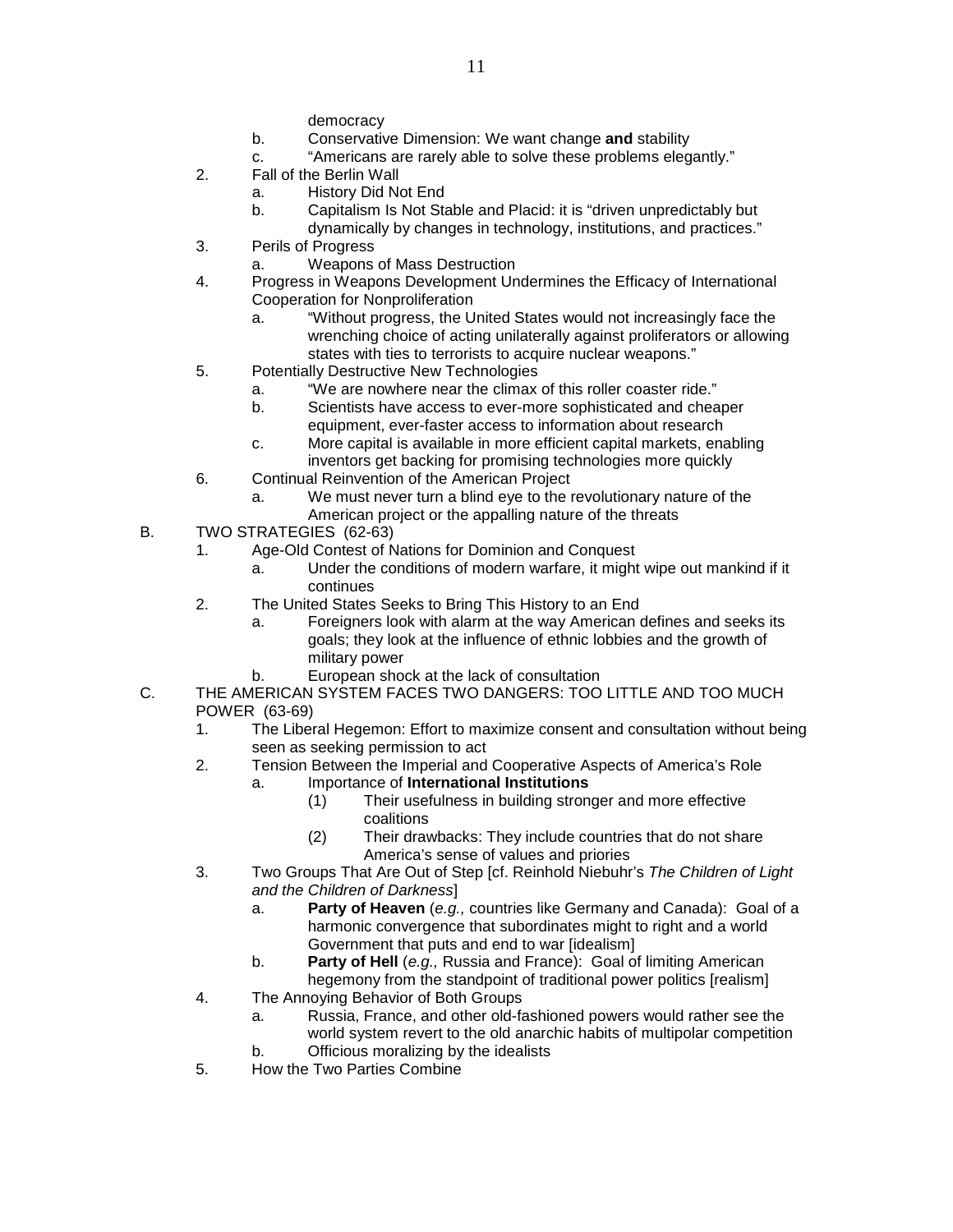- a. The Party of Hell (forces of darkness) is cynical about the ability of international institutions to manage conflicts, but believe that establishing such institutions can weaken and hobble the United States
- b. The Party of Heaven (armies of light) resists American attempts to preserve its freedom of action
- c. The United States gets caught in a damaging crossfire between them
- d. **Negative Coalition**: Their diametrically opposed visions of the world [cf. Thomas Sowell's *A Conflict of Visions*] could never permit them to develop together a constructive alternative to the American project
- 6. Neither Group Has a Logical Position
	- a. The Party of Heaven's position means putting the Party of Hell in charge
		- (1) The **UN Security Council** gives the Party of Hell an advantage ("a permanent veto of expediency over principle")
	- b. If the Party of Hell insists on the game of dirty power politics rather than high-minded international law, then the United States has the right to play, too

### 7. **Basic American Position**

- 8. America Must Pay a Price Whatever It Chooses to Do<br>9. These Problems Tend to Surface at Moments of Crisis
- These Problems Tend to Surface at Moments of Crisis

### **Study Questions**

- 1. What is the inherent tension (some would say contradiction) in liberal capitalism and America's commitment to it? What are some of the perils of progress and the increasing efficiency of capital markets? What unpleasant reality has led the United States to see an end to the age-old contest of nations for dominion and conquest? (59-63)
- 2. How does the need for international institutions the tension between the imperial and cooperative aspects of America's role? What does the author mean by his distinction between the Party of Heaven and the Party of Hell? What makes them so annoying and self-contradictory? Why would a coalition between them never accomplish anything positive? What is the basic American position? (63-69)

### **Review**

America as a change agent two strategies **America as a liberal hegemon** Pluses and minuses of international institutions Party of Heaven<br>Party of Hell engative coalition UN Security Cou basic American position

negative coalition UN Security Council

# **CHAPTER FIVE: THE DECLINE OF FORDISM AND THE CHALLENGE TO AMERICAN POWER**

### **Outline**

- A. STAGES OF CAPITALISM (70-79)
	- 1. Feudalism
	- 2. Industrial Revolution
	- 3. Fordist Era
	- 4. Difference Between Fordism and **Millennial Capitalism**
		- a. Two Views
		- b. Ronald Reagan and Margaret Thatcher
			- (1) Contributing Factors: computer technology, international trade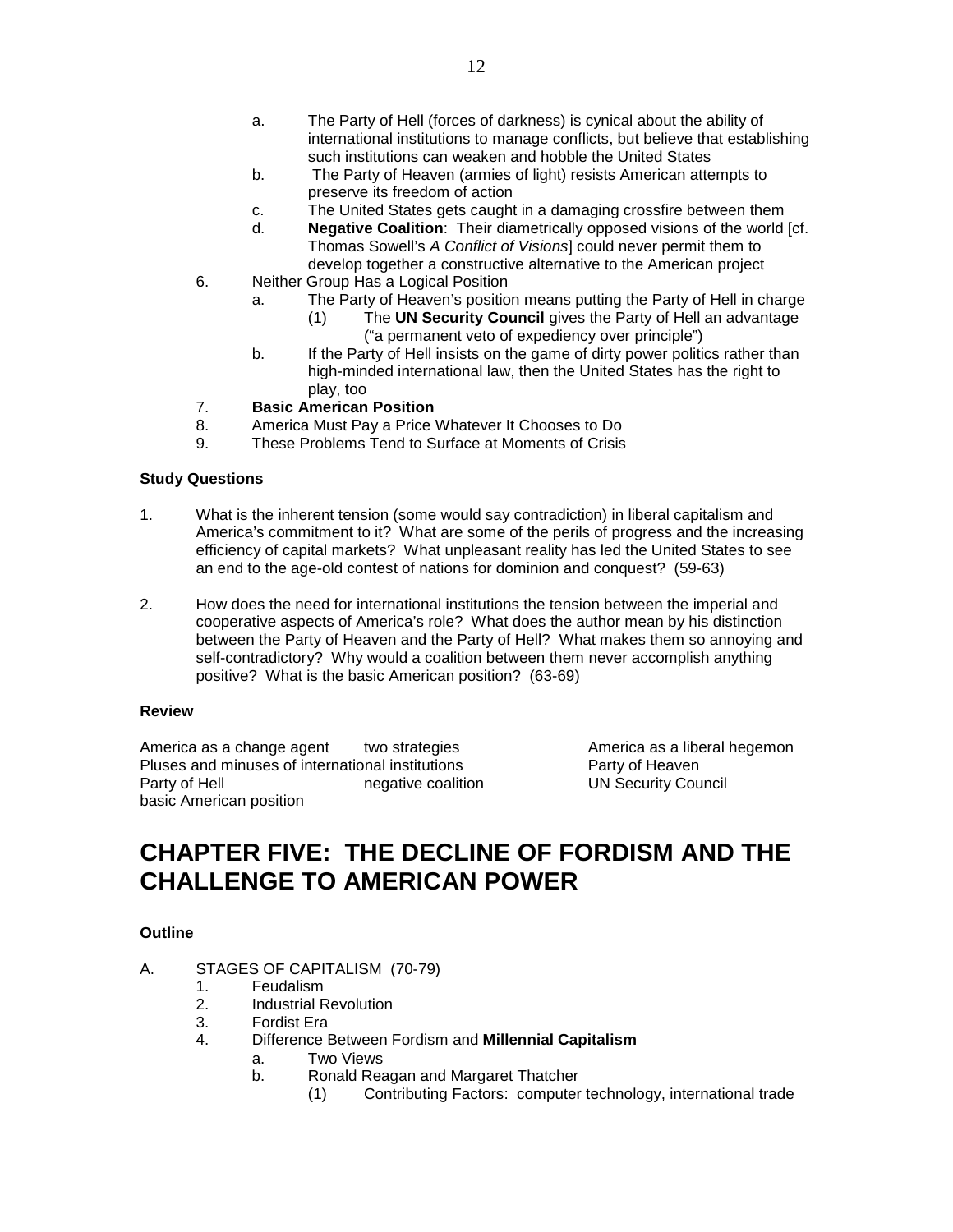- c. Obstacles to Progress: labor unions, state ownership, state-guided investment strategies
- 5. Globalization of Production
	- a. Destruction of the Fordist Economy [Joseph Schumpeter referred to capitalism as "creative destruction]
- 6. New Burst of Growth<br>7 Features of the New (
- Features of the New Capitalism
	- a. Why the Author Calls It "Millennial Capitalism"
	- b. It Is Not a Return to Laissez-Faire Capitalism
	- c. It Is Not Simply a Matter of Deregulation
- 8. Role of Regulation
	- a. Protection of Consumers by Promoting More Competition
		- (1) Abuses
	- b. New Forms of International Regulation
- 9. Demographic Shift
	- a. Medical and Pension Insurance Programs: Increasingly Less Viable
	- b. Investment Decisions Need to Move from State Allocation and Subsidy Programs to Market-Driven, Yield-Sensitive Investments
- 10. Millennial Capitalism Is a Natural Outgrowth of Fordism Itself
	- a. Fordist Society Is a Consumer Society
	- b. Consumer's Psychology Increasingly Bears on Social Institutions,
		- (1) Baby Boom: regimentation, discipline and passivity disappear
			- (2) **Daniel Bell**: **cultural contradictions**
- 11. Globalization Distinguished from Millennial Capitalism
- 12. Unpopularity of the Shift from Fordism
	- a. Governments and Elites: Asia, Western Europe, Latin America, Africa
	- b. Resentment of and Resistance against "**Neoliberal Globalization**"
	- c. **Marginalization of These Elites**
	- d. Beneficiaries of the Fordist System
	- (1) Anti-American Scapegoating
- 13. Developing World
	- "Neoliberals" and "Washington Consensus" Bureaucrats Get the Blame
- 14. The Real Culprit: Fordism Is No Longer the Most Efficient Method to Organize Capitalist Production
	- a. Subsidies Created a Web of Costs, Corruption, Vested Interests, and Irrational Allocation of Resources That Can No Longer Be Tolerated
- b. Capital Seeks the Places in Which It Can Earn the Best Returns B. ARAB FORDISM AS A CASE STUDY: XENOPHOBIC HATRED OF "MADE IN
	- AMERICA" GLOBALIZATION (79-82)
	- 1. Middle East
		- a. **Failed Fordism**
			- (1) **Pseudo-Middle Class**: dependent on government jobs or patronage [to a large extent this is true in America's urban areas, where middle class housing is shrinking]
		- b, In Its Heyday It Managed the Transition from Colonialism to Independence
	- 2. **Costs of Fordist Subsidies**: Hidden and Direct [cf. Bastiat's *The Law*]
		- a. Vested Interests Fight to Preserve Privileges
		- b. Costs Are Hard to Measure But Visible in the Decay of Quality [*e.g.,* Yugos]
		- c. Political Machines Protect Themselves through Control over Credit Allocation and Economic Activity
	- 3. Population Explosion in the Arab World has Worsened These Problems
		- a. Stagnant Businesses and Bureaucracies Can Only Absorb a Fraction of Young Graduates
			- (1) By Contrast: Full Employment in the West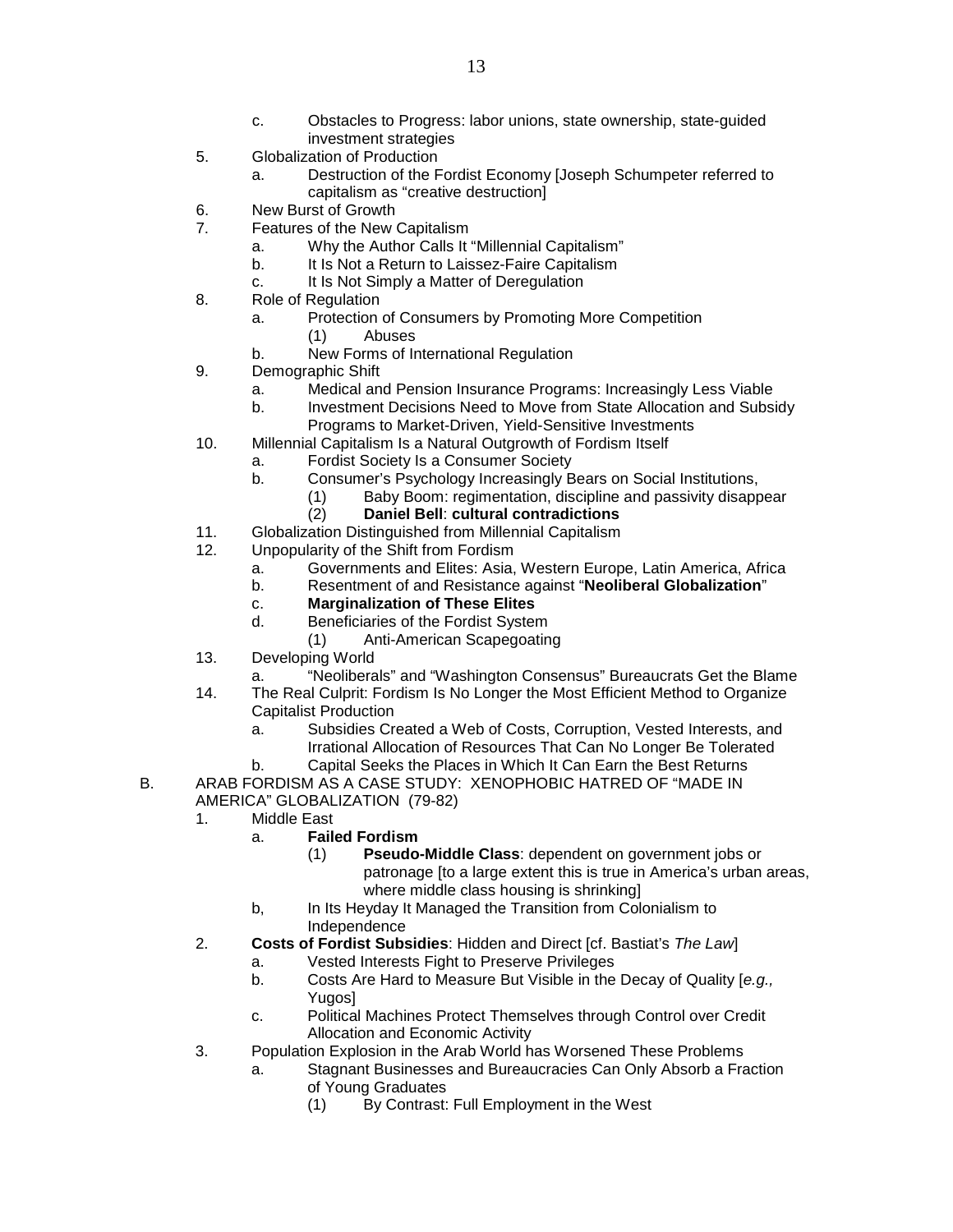- b. Rise of an Educated Proletariat
	- (1) Marginalization of Professionals [they are creatures of a Fordist welfare state, part of Ortega's "mass man" phenomenonl
- c. Alternative Islamist Establishment
- 4. Boiling Cauldron
	- a. American **Demand for Open Economies** [and transparency]
- 5. Cultural Clashes of Fordist Society Intensified
	- a. Difficulty of Defending **Traditional Values**
		- (1) Increased Access to Foreign Media
	- b. The American Presence Is Made All But Unendurable to Conservatives

- 1. How does millennial capitalism differ from Fordism? What aspects of Fordism have become obstacles to progress? How has regulation been changing? Why does the author call millennial capitalism a natural outgrowth of Fordism? How does the consumer psychology (a product of Fordism) create what Daniel Bell calls cultural contradictions? Why is the shift from Fordism so unpopular in much of the world? Why is Fordism being undercut and replaced? (70-79)
- 2. What does the Arab Fordism of the Middle East exemplify the serious defects of the Fordist model? In what way was it once more successful? What are some of the costs of Fordist subsidies? Thought Question: How does the population explosion play into the hands of the alternative Islamist establishment? How are the cultural clashes of Fordist society being intensified? [A look at such books as David Kupelian's *The Marketing of Evil* and E. Michael Jones's *Degenerate Moderns* show how deep-seated these clashes are] (79-82)

#### **Review**

| millennial capitalism | cultural contradictions    | marginalization of elites |
|-----------------------|----------------------------|---------------------------|
| pseudo-middle class   | costs of Fordist subsidies | demand for open economies |
| traditional values    |                            |                           |

# **CHAPTER SIX: BUSH, THE NEOCONS, AND THE AMERICAN REVIVAL**

The four schools of foreign policy described in this chapter (although Jeffersonian isolationism is only briefly mentioned) coincide, in many ways, with the four British folkways described by David Hackett Fischer in *Albion's Seed*. Mead's Jacksonian populist nationalists closely resemble Fischer's English-Scottish Borderlands/Appalachian Backcountry folkway. Mead's Wilsonian idealistic internationalists are the liberal and secularized descendants of Fischer's East Anglia/Massachusetts Bay folkway that is represented by the Puritans, even though Wilson's ancestors hailed from the Borderlands. The idealistic internationalists are also representative of the moralistic subculture (associated with New England), as described by Daniel Elazar in *American Federalism*. The Hamiltonians are certainly one variety of Elazar's individualistic subculture, which he associated with the middle colonies. The individualistic subculture's counterpart in Fischer's scheme is the North Midlands/Delaware Valley folkway that is represented by the Quakers. But according to Fischer, Alexander Hamilton himself was "a native West Indian, naturalized New Yorker and extreme nationalist who had no roots in any regional culture." Thomas Jefferson, on the other hand, was "descended from Virginia's 'distressed cavaliers'" who left the South of England to settle in Virginia and the Carolinas. The Southern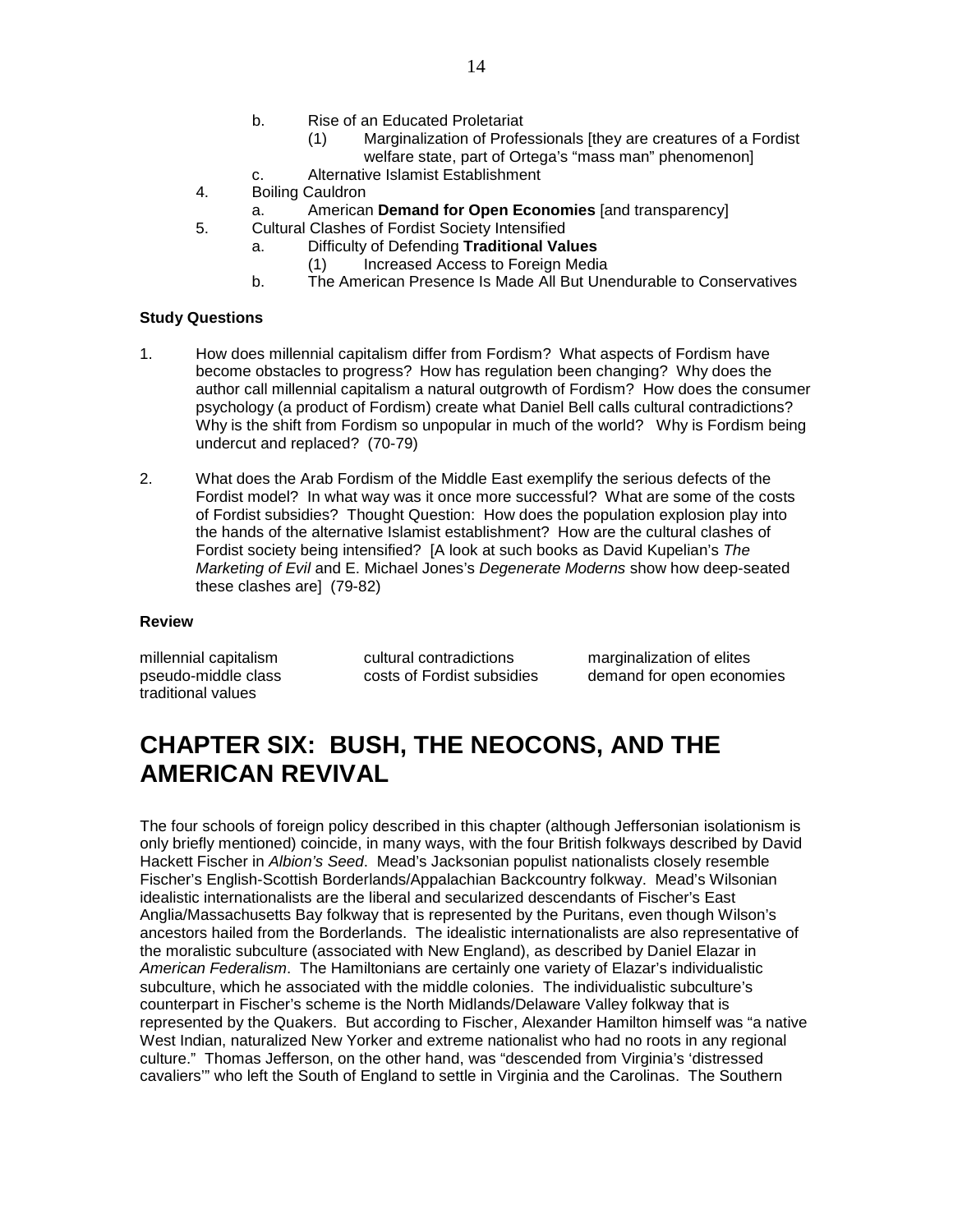regional identity of the Jeffersonians makes them less susceptible to launching or joining moralistic crusades overseas.

# **Outline**

- A. INCREASING DOMINANCE OF MILLENNIAL CAPITALISM (83-85)
	- 1. Social Attitudes and Values
		- a. Revival of Traditional Individualism
		- b. Conservatives vs. Liberals
	- 2. New Movement
		- a. Not a Throwback to Anti-Capitalist Agrarianism
	- 3. **American Revivalists**: Supporters of Millennial Capitalism
		- a. Assertive, Self-Confident Ideology
	- 4. New Debate
		- a. Revivalists Seek to Claim Terrain over Which Both Parties Contend
		- b. Old Foreign Policy Debates: **Four Schools**:
			- (1) economic nationalists [**Hamiltonians**],
				- (2) idealistic internationalists [**Wilsonians**],
				- (3) isolationists [**Jeffersonians**], and
				- (4) populist nationalists [**Jacksonians**]
		- c. The American Revival Has Its **Roots** in the Hamiltonian Party
			- (1) Theodore Roosevelt and the Progressives
			- (2) **Structural Changes** in the Economy Are Driving and Shaping the New Ideologies
- B. REVIVAL HAMILTONIANS (85-88)
	- 1. Institutionalization of American Business
		- a. **Rent-Seeking**: Rents of Large Oligopolies and Monopolies Were Shared Among the Key Stakeholders in the Stable Regulatory Climate of the New Deal
		- b. Old Rockefeller Republican/Moderate Democrat Establishment, 1940-1975 [The "Yankees" of Carl Oglesby's *The Yankee and Cowboy Wars*]
	- 2. Renewed Dynamism: Wall Street's Embrace of Unfettered Competition
		- a. Flexibility more important than macroeconomic stability
		- b. EU no longer seen as the automatic prime trading partner
	- 3. Hi-Tech Military-Industrial Complex [Oglesby's "Cowboys" associated with the aerospace and petroleum industries of the Southwest with the addition of the more recent electronics revolution]
	- 4. Confidence
		- a. Cold War era
			- b. Tables Turned: American economy has again outdistanced its rivals
				- (1) Structural weaknesses of the European economies; institutional weaknesses and political problems of the others
- C. REVIVAL WILSONIANS (88-96)
	- 1. American Wilsonian Tradition of Progressive Internationalism
		- a. Decline of the mainline Protestant denominations that shaped it
		- b. Crisis and change in the Catholic Church, another source of support for institutionalized multilateralism
		- c. **Revival Wilsonians** are a coalition of conservative Christian and Jewish supporters of Israel
			- (1) They have changed the traditional Republican approach to the Israeli/Palestinian question
			- (2) They are developing a new version of the Wilsonian agenda

# 2. **Three Traditional Wilsonian Ideas**

- a. Linkage between American security and the pursuit of American values
- b. Rule-based global institutions should play a growing and ultimately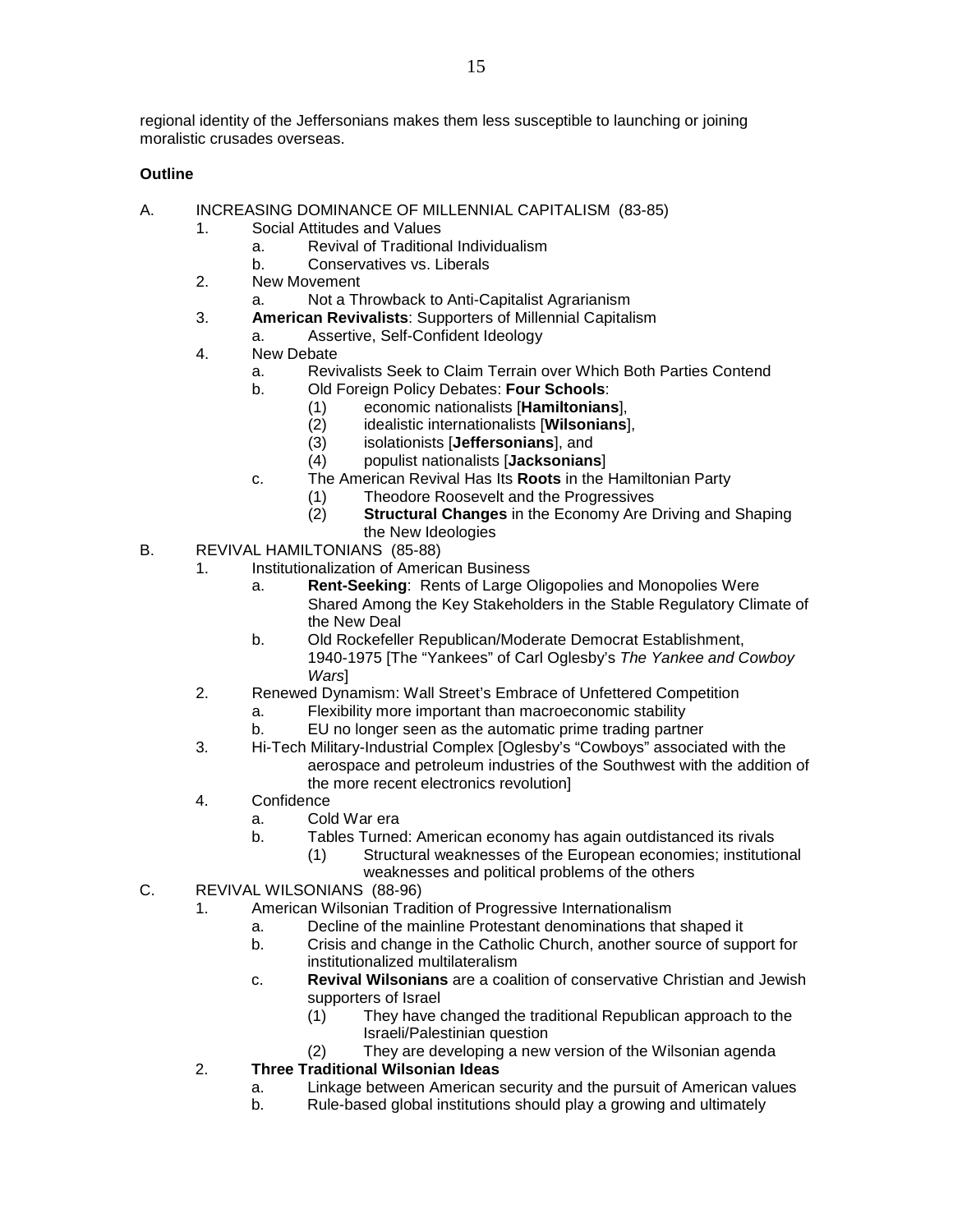- decisive role in international life
- c. Questions of value should be addressed primarily in secular terms rather than using Protestant Christian terms
	- (1) Reason: Protestants lost their theological zeal and non-
		- Protestants hopped aboard the Wilsonian bandwagon
- 3. Neoconservative Policy Intellectuals
	- a. Idealism/security linkage on steroids
- (1) Revival Wilsonians are confident in American values 4. International Institutions
	- a. Wilsonians have traditionally belonged to the Party of Heaven
- 5. Passionate Dissent of Revival Wilsonians to the Old Wilsonian Orthodoxy
	- a. **"Sectarian" Protestant Tradition**: Built on suspicion of universal institutions like the Catholic Church, and the rejection of the ideal of a single world state
	- b. **Modern European Jewry**: "World community" stood aside as millions of Jews perished in the Holocaust
- 6. Common Ground of Christian and Jewish Revival Wilsonians
	- a. The United States must enforce universal principles and values in the teeth of bitter opposition
- 7. Realist Means in Pursuit of Idealist Ends
	- a. Strange Bedfellows of **Neoconservative Thought**: Alliance of **realpolitik** with a values-based foreign policy is widely seen as an unlikely and unsustainable combination
- 8. Activist, Interventionist U.S. Policy
	- a. In the old Wilsonianism, the interventionist impulse was checked by Wilsonian ideas about international law
	- b. **Revival Wilsonianism** is less inhibited; "it can only be dissuaded from activist foreign policy on pragmatic grounds
- 9. Rise of a Wilsonian Realpolitik
	- a. Promotion of more specifically Christian rather than liberal secular humanist values in foreign policy
	- b. 19C missionary roots
	- c. Cultural hegemony of **liberal Fordist ecumenism** is being challenged by a millennial, conservative ecumenism
- 10 Power of This Ideology Is Easily "Misunderestimated"<br>11 Evangelical/Orthodox Jew Alliance
- Evangelical/Orthodox Jew Alliance
- a. Premillennial Dispensationalism

## 12. **Deinstitutionalization of the Wilsonian Project**

- a. Wilsonian human rights and democratic values are more popular than Wilsonian institutions
- b. Run-up to the Iraq War shows the weakness of American support for international institutions
- Unilateralism
- 13. Shallowness of **Principled Multiculturalism**
	- [Some in evangelical circles similarly refer to "principled pluralism"] a. *e.g.,* moralistic rhetoric of the Diocese of New Hampshire
- 14. **Neoconservative Movement**: Cutting Edge of Revival Wilsonianism
- 15. The Rise of Conservative Religious Movements Has Laid the Foundation for a **New Kind of Religious Establishment**
	- a. From outside to inside the policy process
	- b. What the final form may look like
	- c. Limits of what the public will accept
	- d. Temptations of Wilsonian overstretch
- D. JACKSONIAN AMERICA (96-103)
	- 1. Decline in Support for Fordism
		- a. Profound changes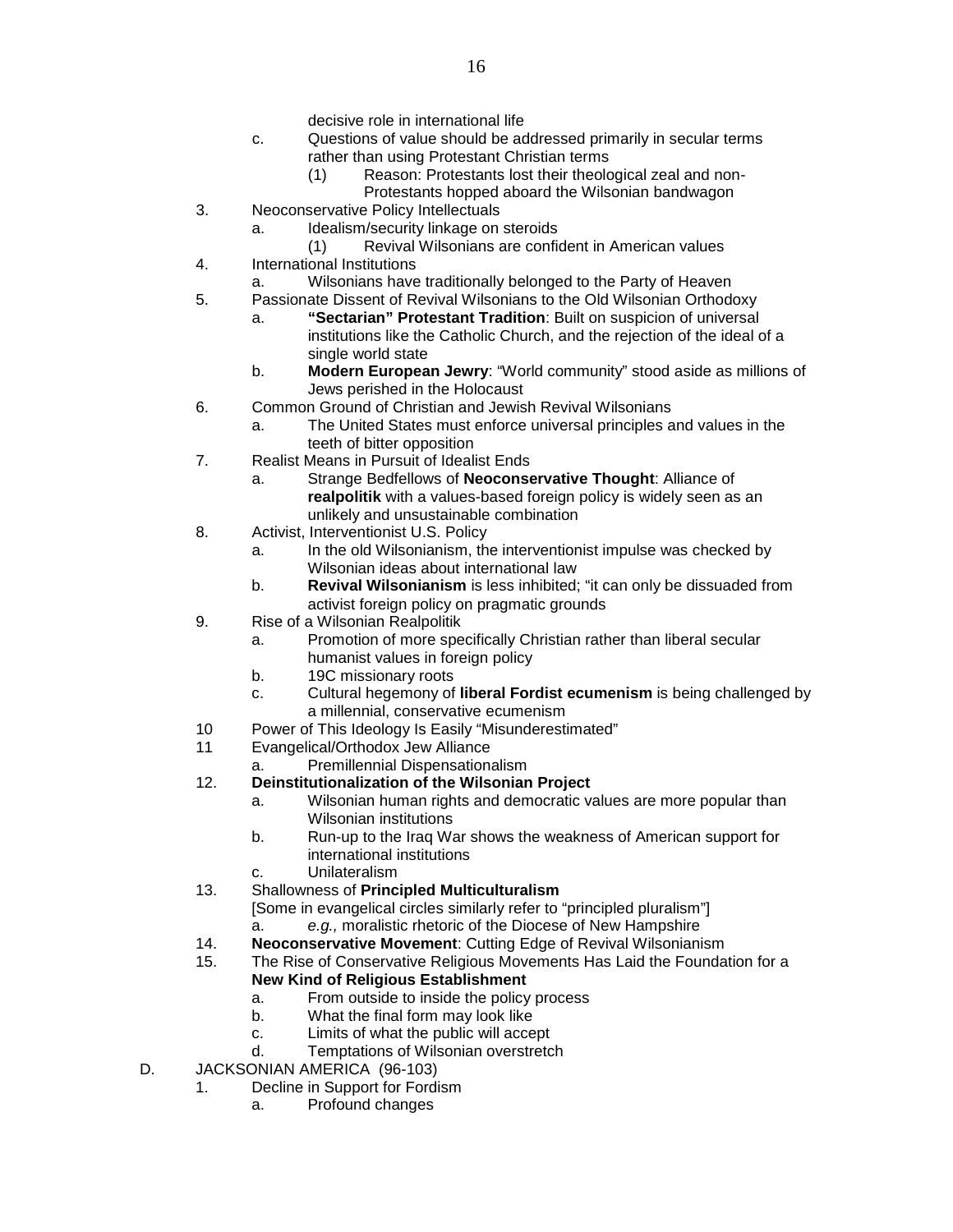- (1) decline of social democratic values
- (2) increasing attraction of classical Anglo-American individualism among later immigrant groups
- (3) revival of anti-big government populism and defiant individualism
- 2. **Achilles Heel of Fordist Society**
	- a. Its collective, institutional nature
	- b. Lack of success in building parties on the basis of economic rather than social and cultural factors
- 3. Fundamental Incompatibility of Vision
	- a. Fordist Society: Classes, masses, and blocs mediated by bureaucrats
	- b. Jacksonian America hates that kind of society
- 4. Balance of Cultural and Economic Forces: Tilting Away from Fordism<br>5. Anti-Fordist Dynamic
- 5. Anti-Fordist Dynamic
	- a. New Deal Democratic coalition: ethnic ties are dissolving due to Fordist housing policy that has moved people from ethnic neighborhoods
	- b. Workers now commute great distances
	- c. Class identity withers away
	- d. What lingers: race, gender, and Southern regional identity
- 6. Forest Fire Analogy
	- a. Reversion to hardwoods after a transitional period of conifer hegemony
	- b. Popular rebellion against the "system" of the Fordist mandarinate
- 7. The Enemy: An **Arrogant Clerisy** of Administrative and Cultural Elites [cf. liberal Fordist ecumenism and principled multiculturalism, Julien Benda's *Treason of the Clerisy*, and Roger Scruton's Culture of Repudiation]
	- a. Millennial capitalism has less need of this intermediary class [part of Marx's *petite bourgeoisie*]
	- b. Trend toward **Disintermediation**: information technology and the Internet are reducing the need for middlemen
- 8. **Consequences** of These Trends
	- a. Breakup of Learned Guilds
		- (1) Demise of trade monopolies<br>(2) Pressure on the tenure syste
		- Pressure on the tenure system
		- (3) Experts are losing their immunity and their authority
		- b. Political Result: A "both ends against the middle" coalition
			- (1) This is a modern variation on the original Jacksonian coalition
		- c. Shrinking of Middle Management
			- (1) **Proletarianization of the Professions** [Milton Friedman notes that "the physician [today] is an employee of an insurance company or an employee of the government. . . The end result is third party payment and, worst of all, third party treatment." *Imprimis*, July 2006]
		- d. Clear choices between political parties will be rare [both parties try to recruit the disaggregated, uncommitted middle ground of the electorate]
			- (1) The old economy shrinks as manufacturing employment declines
- E. GATHERING STRENGTH OF THE AMERICAN REVIVAL MODEL AND THE MILLENNIAL ECONOMIC MODEL (103-05)
	- 1. They Have Been the Dominant Forces in Domestic Politics Since 1980<br>2. Turnabouts in Foreign Policy
	- 2. Turnabouts in **Foreign Policy**
		- a. Reagan's anti-establishment, American Revival foreign policy was abandoned by Bush 41
		- b. Clinton moved away from Fordism in international economic policy but remained Fordist in politics and security policy
		- c. Bush 43 has been placing American foreign policy squarely on the basis of American Revival ideas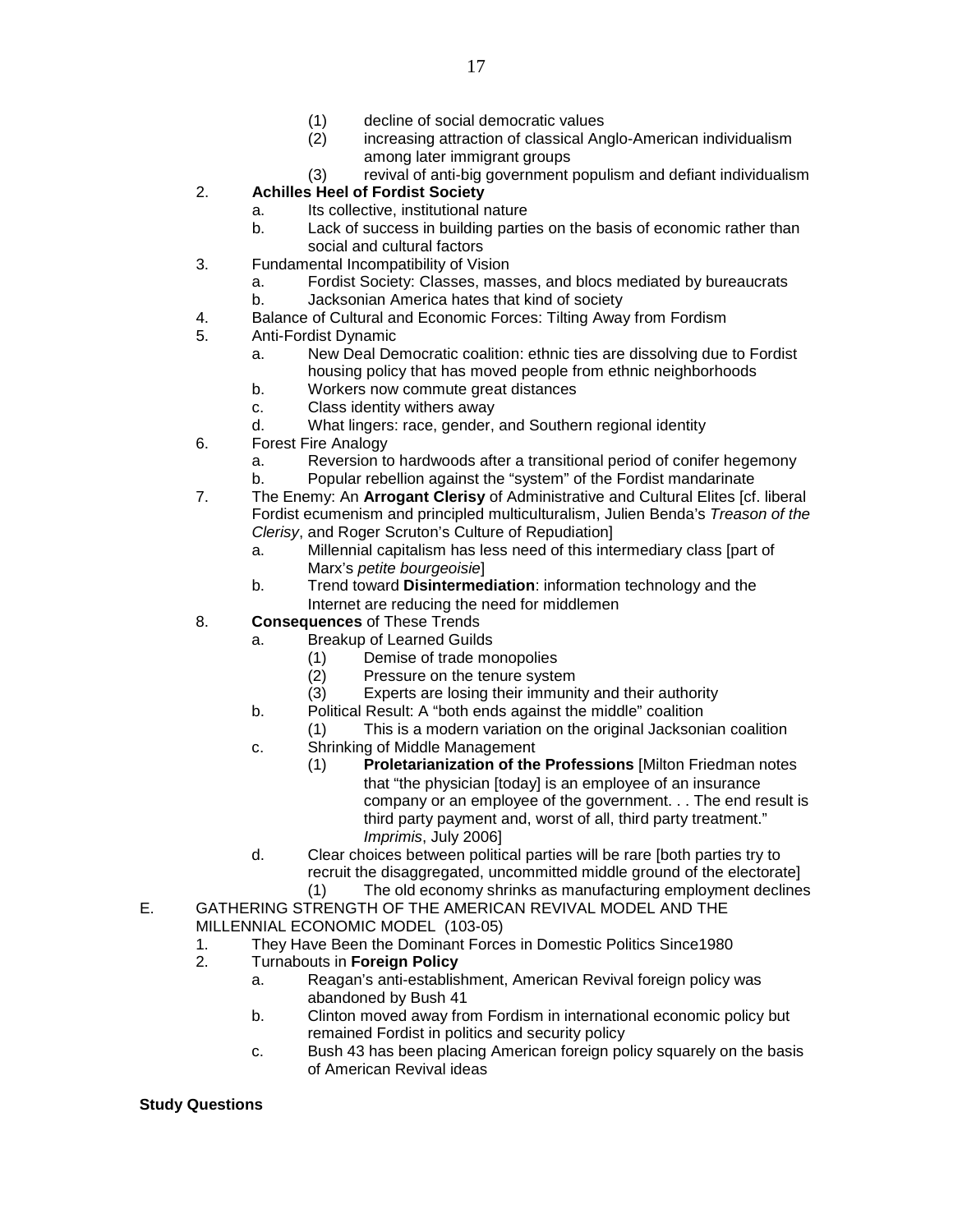- 1. Identify the four old schools of the foreign policy debates. In which of these schools does the "American Revival" have its roots? What has been the ideological effect of structural changes in the economy? (83-85)
- 2. Who are the Revival Hamiltonians? How do they differ from the earlier, Fordist Hamiltonians or their 19C predecessors? Thought Question: What is it about their economic base that gives them powerful leverage? What gives them confidence? (85- 88)
- 3. Who are the Revival Wilsonians? What were the components of the earlier Wilsonian coalition and what were their key ideas? What accounts for the passionate dissent by the Revival Wilsonians against the old Wilsonian orthodoxy? Thought Question: Why is their role such a pivotal one (even though the Hamiltonians hold more of the economic power)? What are some of the "strange fellows" that energize neoconservatism and Revival Wilsonianism? How is the hegemony of liberal Fordist ecumenism being challenged? Why is the old Wilsonian project, along with its "principled multiculturalism," being deinstitutionalized (largely bypassing international organizations)? What new kind of religious establishment is emerging? (88-96)
- 4. What is it in the nature of Fordist society that Jacksonians find so objectionable? What factors contribute to the anti-Fordist dynamic? Who do Jacksonians regard as the enemy? What accounts for the increase of "disintermediation"? What are the consequences of the resulting disaggregation [*e.g.*, the break-up of traditional voting blocs] and decentralization? (96-103)
- 5. Discuss the fortunes of American Revivalism and the millennial economy in domestic as well as foreign policy since 1980. (103-05)

### **Review**

traditional Wilsonian ideas<br>liberal Fordist ecumenism turnabouts in foreign policy

American Revivalists **old schools of American foreign policy**<br>
effects of structural changes Revival Hamiltonians **Revival Wilsonians** effects of structural changes discussion Revival Hamiltonians and Revival Wilsonians<br>

Revival Wilsonian ideas discussions erratives and Milsonian realpolitik liberal Fordist ecumenism deinstitutionalization principled multiculturalism<br>new religious establishment Jacksonian hatred of Fordism clerisy Jacksonian hatred of Fordism clerisy disintermediation proletarianization of the professions and other consequences

# **PART THREE: REVIVAL IN ACTION**

# **CHAPTER SEVEN: THE FOREIGN POLICY OF THE BUSH ADMINISTRATION**

## **Outline**

A. INTRODUCTION (109-10)

- 1. **Cornerstones** of the Bush Security Policy
	- a. Preventing hostile hegemonic powers establishing themselves
	- b. Protecting freedom of the seas and skies
	- c. Maintaining American sticky power<br>d. Bring pro-American democracy to t
	- Bring pro-American democracy to the Middle East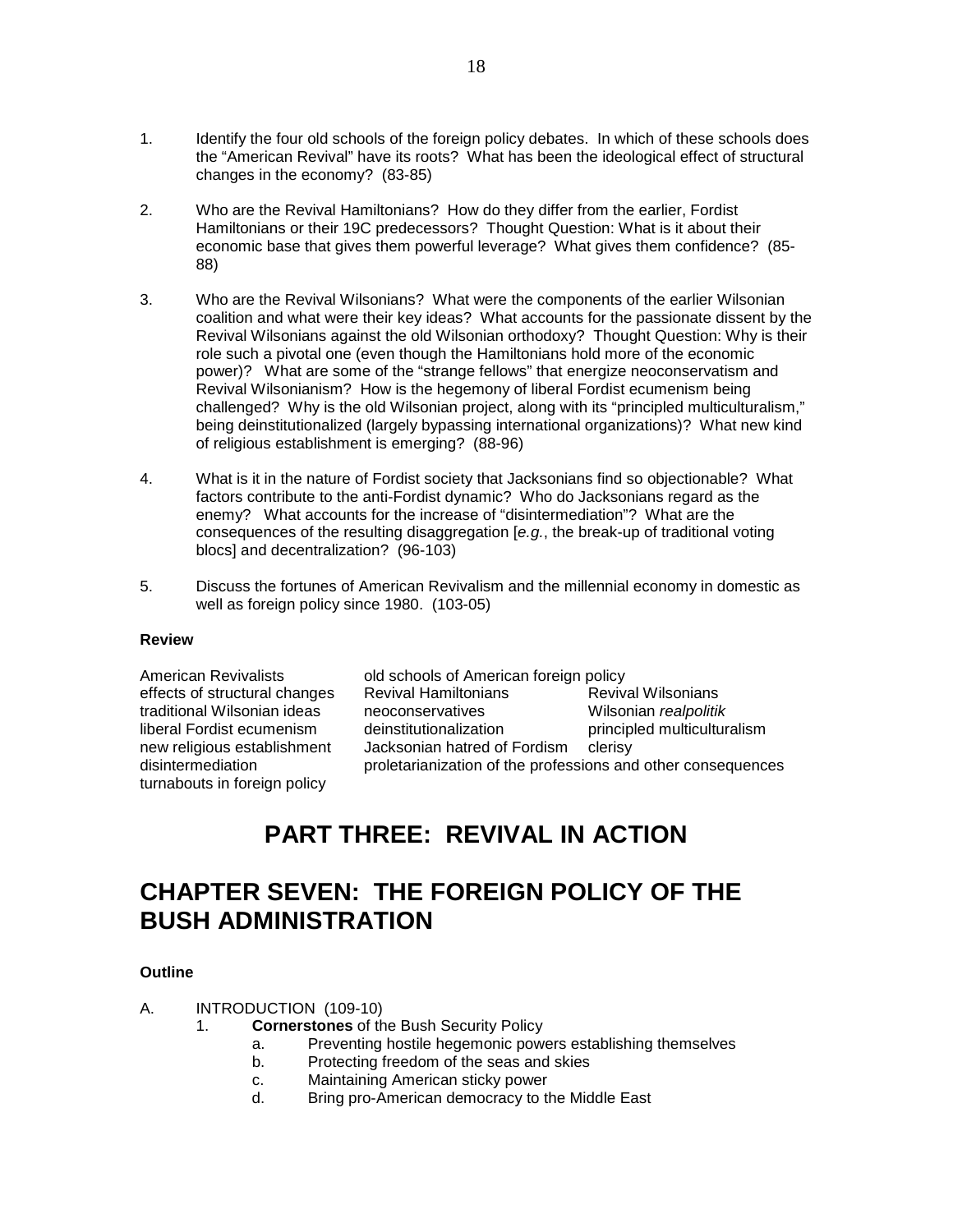- 2. Revolutionary Ideology of the American Revival
- B. DESIGNATION OF THE WAR ON TERROR (110-13)
	- 1. Most Significant Decision: Invasion of Iraq<br>2. Bitterly Controversial Choices
	- **Bitterly Controversial Choices**
	- 3. Concern with "Grand Terror"
	- 4. Allies Preferred a More Nuanced View<br>5. Power of the Jacksonians
	- 5. Power of the Jacksonians
	- 6. **Metaphorical Wars**
		- a. Cold War<br>b. **Merits** of
			- **Merits** of the Latest Metaphor
				- (1) Al-Qaeda poses a direct threat to the American economic strategy
				- (2) Exacerbation of a damaging recession (2000-2003)
				- (3) A fundamentalist caliphate would threaten the American presence in the Middle East
				- (4) Large scale of the violence and total nature of terrorist demands resembles the actions of a hostile great power
	- 7. **War on Terror** Replaces the Cold War as the Central Organizing Idea
		- a. Ballooning defense spending, return to the Reagan fiscal straitjacket
			- on Fordist social programs
		- b. Support of hard-core conservatives
		- c. Democrats' dilemma
	- 8. Jacksonian Response
		- a. Vigorous foreign policy
			- b. Clinton years
	- 9. Restructuring of American Foreign Policy
	- 10. Interpretation of 9/11
- C. DIFFERENCES WITH PREVIOUS ADMINISTRATIONS HIGHLIGHTED (114-15)
	- 1. "Axis of Evil"
	- 2. Potential Targets for "Preemptive War"
	- 3. Dramatic Language
	- 4. International Tensions Systematically Intensified
- D. IRAQ WAR (115-20)
	- 1. Rationale
		- a. Presumption: Development of WMDs
	- 2. Other Considerations<br>3. **Three Separate Line**
	- 3. **Three Separate Lines of Argument in Favor of the War**
	- 4. **Jacksonian**: Clear and Present Danger Test
		- a. Need for a powerful statement to America's enemies
			- (1) Warning shot
	- 5. Revival **Wilsonian** Neoconservatism: Making the World Safe for Democracy
		- a. Reconstruction of the Middle East region
			- (1) Sobering effect on neighboring regimes
			- (2) Humanitarian dimension
	- 6. **Hamiltonian** Realism: Ending an increasingly expensive strategy of containment
		- a. Containment strategy poisoned the region
		- b. **Saudi Arabia** was the chief problem
			- (1) Regime delegitimized by the presence of foreign troops and thus put on the defensive
			- (2) American pressure recognized as likely to be counterproductive
		- c. Other **Problems with Containment**
			- (1) Erosion of sanctions
			- (2) Civilian suffering
			- Taking Iraqi oil off the world market aided OPEC price hawks
			- (4) Saddam left free to engage in mischief
		- d. Bottom Line: containment was a political and humanitarian disaster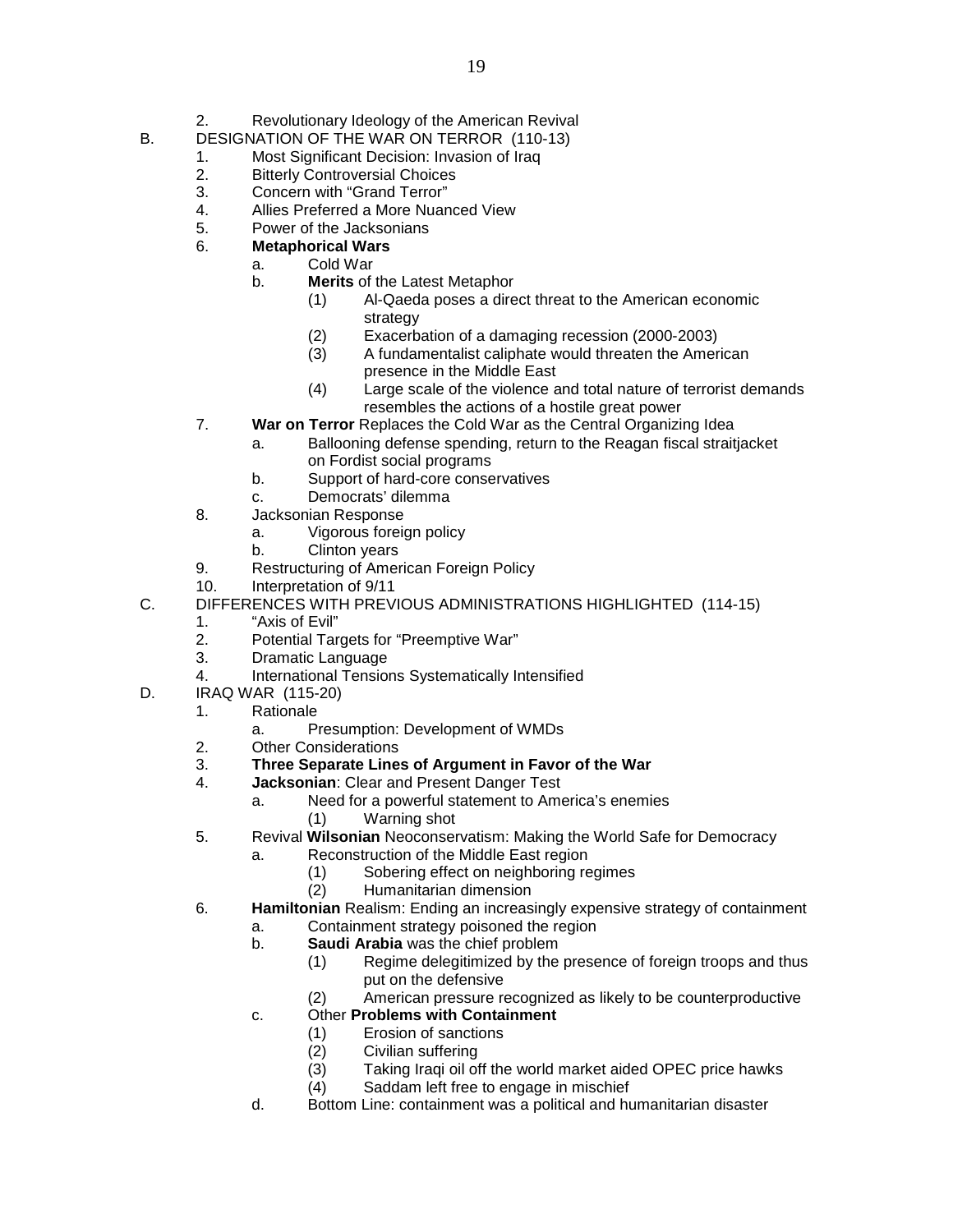- e. **Strategic Rationale**: "Taking Iraq's political weight out of the radical Sunni Arab camp would make a permanent and probably beneficial change in the political geometry of the Middle East"
- 7. Summary
	- a. The case for war was rich but the administration's public case for the war was surprisingly thin
- E. CIAO EUROPA (120-25)
	- 1. Willingness to Part Company with France and Germany
		- a. Europe fell to third place in American concerns
	- 2. Place of Europe in Traditional American Grand Strategy
		- a. Dominant position: 1917-1991
		- b. Limited European cooperation today
	- 3. Europe Is Unlikely to Provide Help
	- 4. Limits of the Franco-German Alliance
		- a. Germans want an end to power politics
		- b. The French elite wants to get back in the game
		- c. Common opposition to American foreign policy
		- d. The U.S. has extended the **Monroe Doctrine** to Europe
			- (1) The French and the Germans will not be permitted to silence
				- Poland and other dissenting countries
	- 5. Middle East as the American Priority
	- 6. Trampling on European Sensibilities<br>7. Different Perceptions of Europe's Pla
	- Different Perceptions of Europe's Place
		- a. Europe's Self-Image as an Economic Superpower
			- (1) End of the Soviet threat has emboldened Europe's selfconfidence
		- b. Demand for a European Veto
		- c. Issue of International Rule of Law
	- 8. Al-Qaeda as a Common Threat
	- 9. Iraq and Iran
		- a. Nuclear proliferation issue
		- b. Ideal outcome of the war from the European standpoint
	- 10. Implications for U.S.-European Relations
		- a. They do not have a joint Middle East policy
		- b. U.S. policy likely will shift to ensuring the continuing independence of EU member states

- 1. What are the cornerstones of the Bush foreign policy? Do they differ significantly from the traditional cornerstones? Why is it difficult to grasp the idea of a War on Terror? What are some of the drawbacks as well as some of the merits of the War on Terror metaphor? How has it reshaped American foreign and domestic policy? How has the Bush Administration differed from its predecessors? (109-115)
- 2. What was the rationale given for the Iraq War? What three groups argued in its favor? What reasons did they give? What made Saudi Arabia the chief problem? What were some of the problems with the containment strategy that led Hamiltonians to reject it? What was the strategic rationale for war? (115-20)
- 3. Why is the United States largely saying goodbye to its former Cold War European allies? Why was Europe once America's chief strategic partner but also its greatest problem? What considerations weaken the Franco-German alliance? What differences have created greater disagreements and even bred animosity? Thought Question: How do the Europeans and Americans differ on the Middle East? (120-25)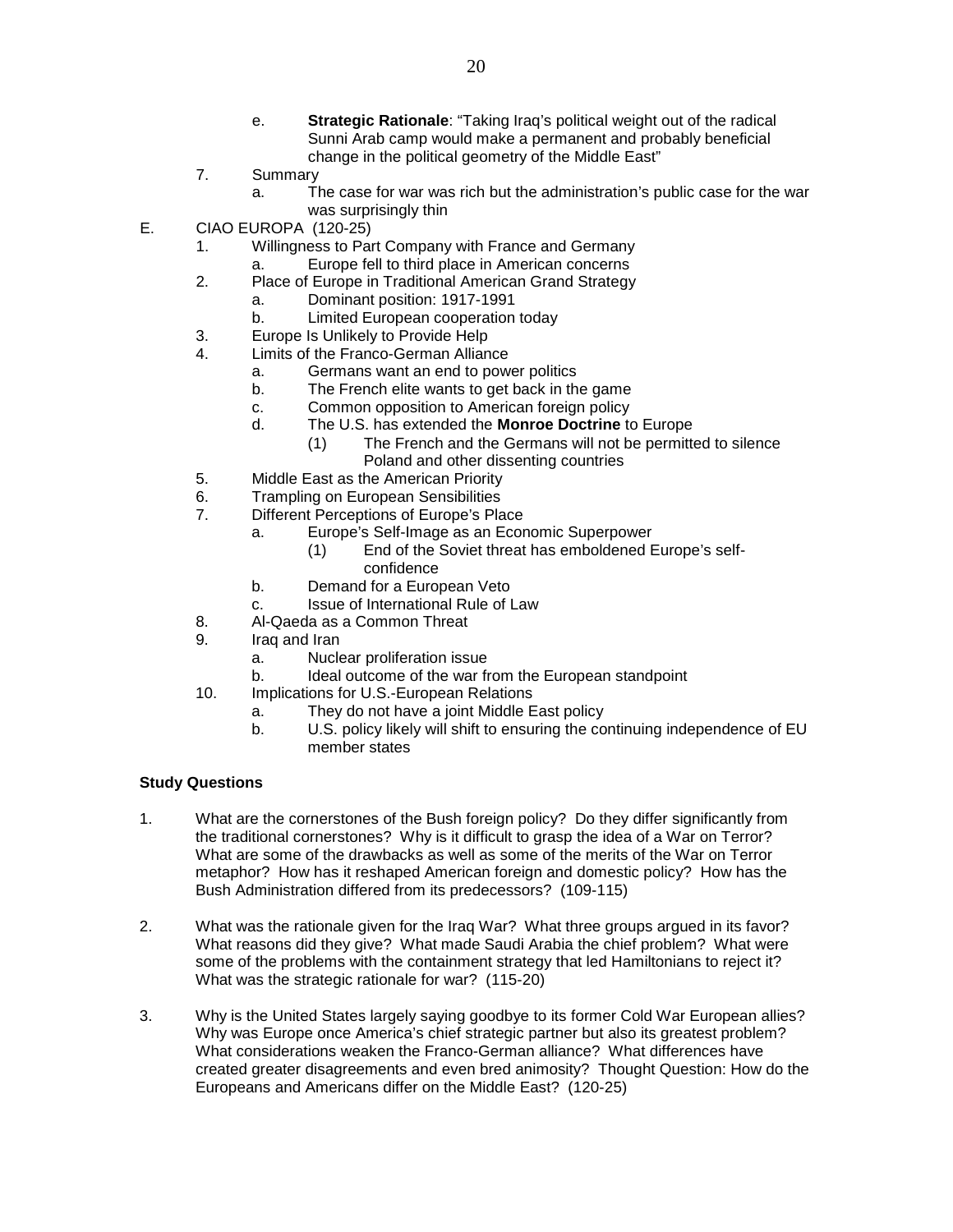# **Review**

cornerstones of security policy metaphorical wars War on Terror Jacksonian, Revival Wilsonian, and Hamiltonian arguments in favor of the Iraq War Saudi Arabia problems with containment strategic rationale extension of the Monroe Doctrine

# **CHAPTER EIGHT: WHERE BUSH IS RIGHT**

# **Outline**

A. U.S. FOREIGN POLICY (126-30)

# 1. **Basic Strategic Direction**

- a. Era of harmonic convergence with Europe is over
- b. Ideas and values of the American Revival
- c. Continuing deconstruction of the New Deal
- 2. Foreign Policy Must Be More Jacksonian Now
	- a. Attitude of Liberal Internationalists
		- (1) They "see the Jacksonian tendencies of the American public as regrettable remnants of a barbarous past"
	- b. Public Feels Threatened
	- c. Rising Expense of American Foreign Policy
- 3. Anticipated Response to More Serious Attacks
	- a. "It is difficult to overestimate the power and the passion that would go into the public response to successful attacks on American cities with weapons of mass destruction" [the ferocity of the Israeli response to the kidnapping of its soldiers in the summer of 2006 and the Carthaginians' reaction to their doom in the 2C BC are indicative]
	- b. "Americans will respond to provocations like those of September 11 with massive and overwhelming force. Those who cannot stand us must learn at least to fear us."
	- c. Bush Administration's Response to 9/11
- 4. America Still Demonstrates the Capacity for **Sophisticated Interventions**
	- a. Prerequisite: Jacksonians must be able to trust their "leaders with complex, nuanced responses to urgent policy challenges"
		- b. The response to 9/11 as an act of war was the only politically viable choice
- 5. Regime Change in Iraq: A Significant Accomplishment
- 6. Middle East Policy: Concrete Results Began Appearing by 2004
	- a. Capture of Saddam Hussein
	- b. Libya began dismantling its WMD program
	- c. Iranian arms inspections
	- d. Syria
	- e. Saudi Arabia
	- f. Hamas
- 7. Strategic Opportunities
- B. SHIFT FROM EUROCENTRIC POLICY (130-32)
	- 1. Reason: **Rapid Development of the Non-Western World**
	- 2. Europe Cannot Be Granted a Veto<br>3. Turning Away from Europe May Be
	- 3. Turning Away from Europe May Be the Best Way to Build a Better Relationship
	- 4. Need to Dispel **European Illusions**
		- a. Rejection of the Kyoto Protocol and the International Criminal Court
	- 5. Clinton's Consultation and Deference Only Encouraged These Illusions
	- 6. Bush Administration Made the Strategic Decision to Discourage Illusions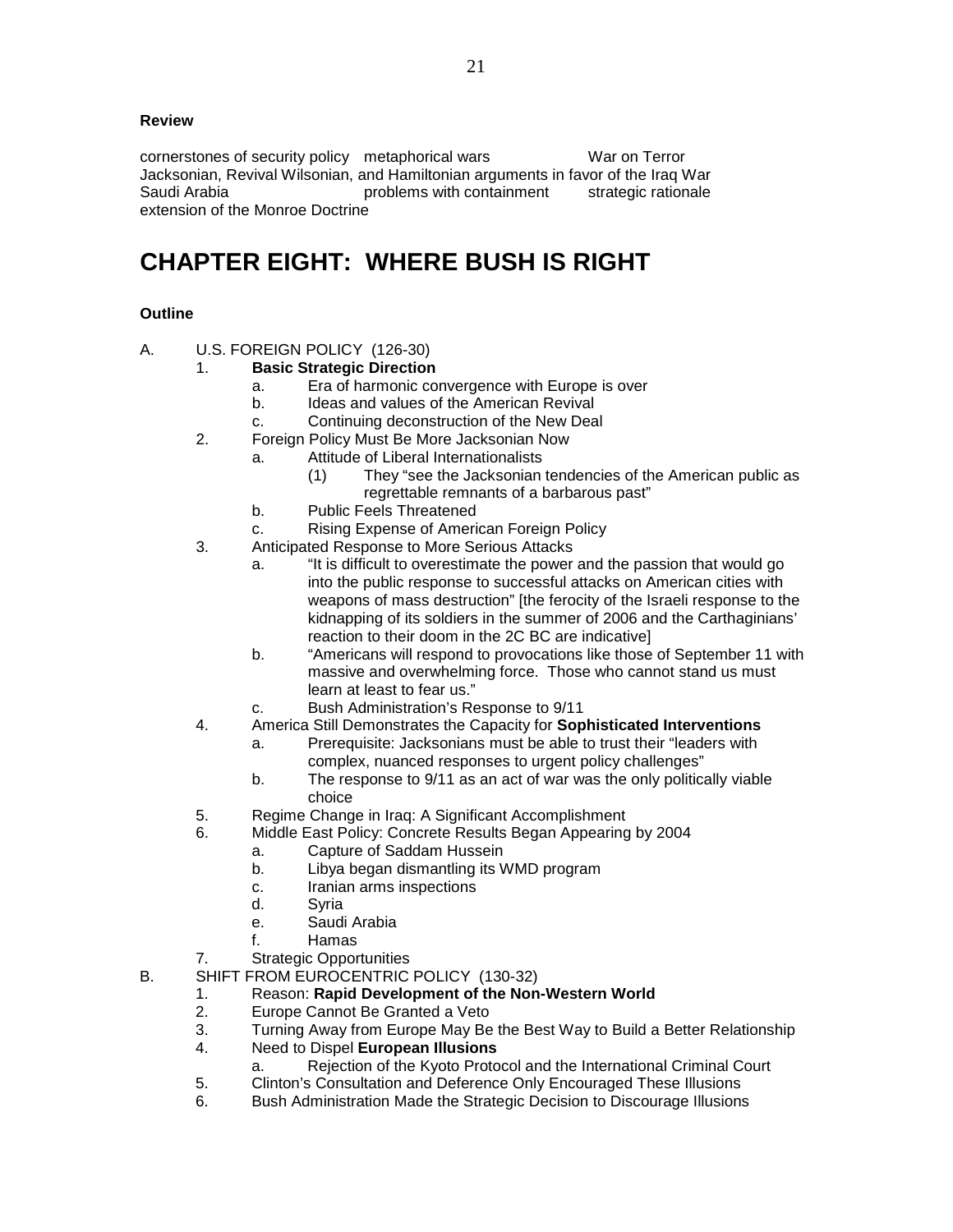- a. Europe's inflated sense of its importance
- 7. Best Basis for Progress toward European Integration: a Good German Relationship with the United States
- C. SHIFT AWAY FROM INSTITUTIONS TOWARD COALITIONS OF THE WILLING (132- 34)
	- 1. **Dysfunctionality of International Institutions**
		- a. General Assembly
		- b. Security Council
		- c. World Trade Organization (WTO)
	- 2. Sluggishness of International Institutions
	- 3. Inability to Provide the Needed Rapid Response
		- a. Much work will have to take place outside such institutions
	- 4. Kosovo as an Illustration
- D. OTHER BUSH ADMINISTRATION SUCCESSES (134-35)
	- 1. China and the Two Koreas
	- 2. **China and Japan**
		- a. Taiwan
		- b. Normalization of Relations with China
	- 3. India and Pakistan
- E. BIG DECISIONS (135-37)
	- 1. Problem: The Administration's Conduct Has Been Choppy and Uncertain<br>2. Raw Quality of Post-9/11 Strategic Thinking
	- 2. Raw Quality of Post-9/11 Strategic Thinking
	- 3. New and Original Directions in Foreign Policy Often Start Badly
		- a. **Theodore Roosevelt**
			- (1) The Philippines
		- b. **Woodrow Wilson**
		- (1) The Fourteen Points and the League of Nations
		- c. Froth and spray of new waves

- 1. How would you characterize the new strategic direction of American foreign policy? Why must it be more Jacksonian now? What is the attitude of liberal internationalists? Politically, what is required for the U.S. government to be able to make sophisticated interventions, as in the case of negotiated with China or responding to humanitarian disasters? What are some of the positive developments in the Middle East that followed regime change in Iraq? (126-30)
- 2. Why was it necessary for the United States to shift from a Eurocentric policy? What European illusions needed to be dispelled? Thought Question: Why is a good relationship between Germany and the United States the best basis for progress toward European integration? (130-32)
- 3. Why is the United States shifting away from international institutions to coalitions of the willing? What makes them so dysfunctional? What are some of the Bush Administration successes? What problems have undercut these successes? What often happens to bold new foreign policy initiatives? What were some of the mistakes of the Theodore Roosevelt and Wilson administrations? (132-27)

### **Review**

basic strategic direction Jacksonianism and the attitude of liberal internationalists sophisticated interventions Bush Middle East policy: concrete results<br>development of the non-western world European illusions development of the non-western world dysfunctionality of international institutions China and Japan Theodore Roosevelt **Woodrow Wilson**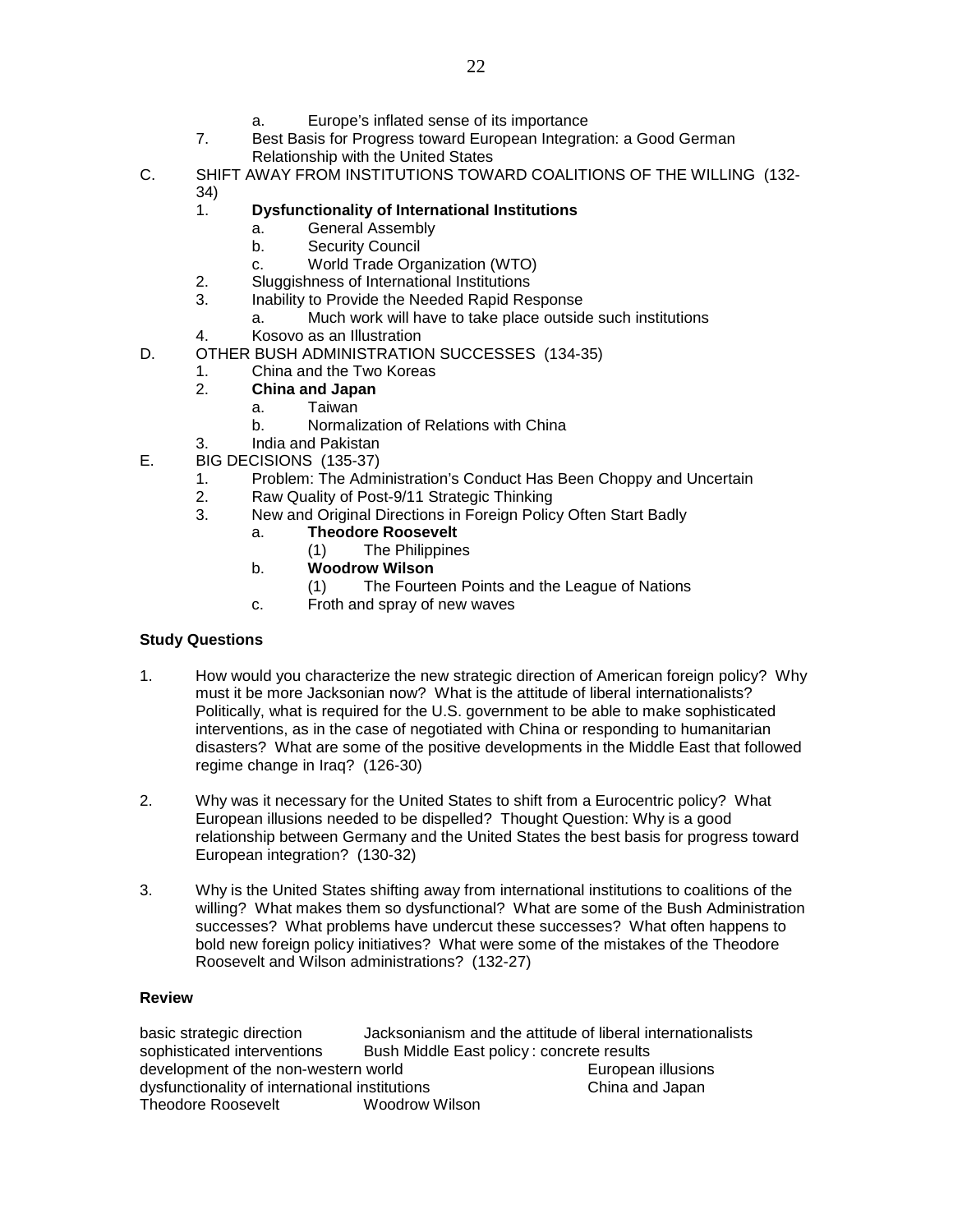# **CHAPTER NINE: WHERE ANGELS FEAR TO TREAD**

# **Outline**

- A. MISTAKES AND FAILURES (138-41)
	- 1. Tactical Mistakes<br>2. Intelligence and A
		- Intelligence and Assessment Errors
			- a. Iraqi WMD programs
				- b. Turkish failures
				- c. Delay in Security Council resolution
	- 3. War Policy
		- a. Failure to take elementary precautions against possible setbacks
	- 4. Aftermath of the War: Gravest Challenge to the Bush Presidency<br>5. Avoidable Mistakes
	- 5. **Avoidable Mistakes**
		- a. Churchill's method of securing public opinion
		- b. Failure to better plan for postwar Iraq [Iraqi executive officer to American liaison officer Joe W. Guthrie: "You broke our country. Now, you fix it."]
	- 6. Learning the Value of *Gravitas*
		- a. Avoiding triumphalism
- B. DAMAGED RELATIONS WITH KEY AMERICAN ALLIES AND PARTNERS (141-51)
	- 1. Misunderstanding Europe's Political Situation
		- a. The Administration allowed France to get between Washington and Moscow
	- 2. France Underrated
		- a. Intelligence and flair of the French at their best
		- b. The French feel free to engage in global diplomacy
			- (1) French calculations changed due to Gerhard Schröder's reelection campaign
			- (2) Opportunity for the French to oppose American goals
			- (3) Expectation of the United States
		- d. **Worst French Blunder**
			- (1) **Jacques Chirac** blocks the second Security Council resolution
			- Revenge is a dish best served cold
		- e. Little Can Be Done to Repair the Damage
	- 3. Germany
		- a. Collateral damage to American-German relationship maximized
		- b. Shock to European neighbors over the Franco-German arrogance and unilateralism over the euro
	- 4. America's Divide and Rule Policy Was Still Not a Success
	- Reversal of sixty years of American policy to unite Europe
	- 5. **Europe's Decline**: A Problem for American Foreign Policy
		- a. The United States can count on less help; that increases the costs and risks of America's world role
		- b. More political headaches<br>(10 America as a sca
			-
			- (10 America as a scapegoat<br>(2) Bad European decisions Bad European decisions
			- (3) **Europe's best choice**
	- 6. Latin America
		- a. **Vicente Fox**
		- b. **Hugo Chavez**
		- c. FTAA negotiations scaled back
	- 7. Setbacks and Defeats in Public Diplomacy
		- a. Unpopularity of the United States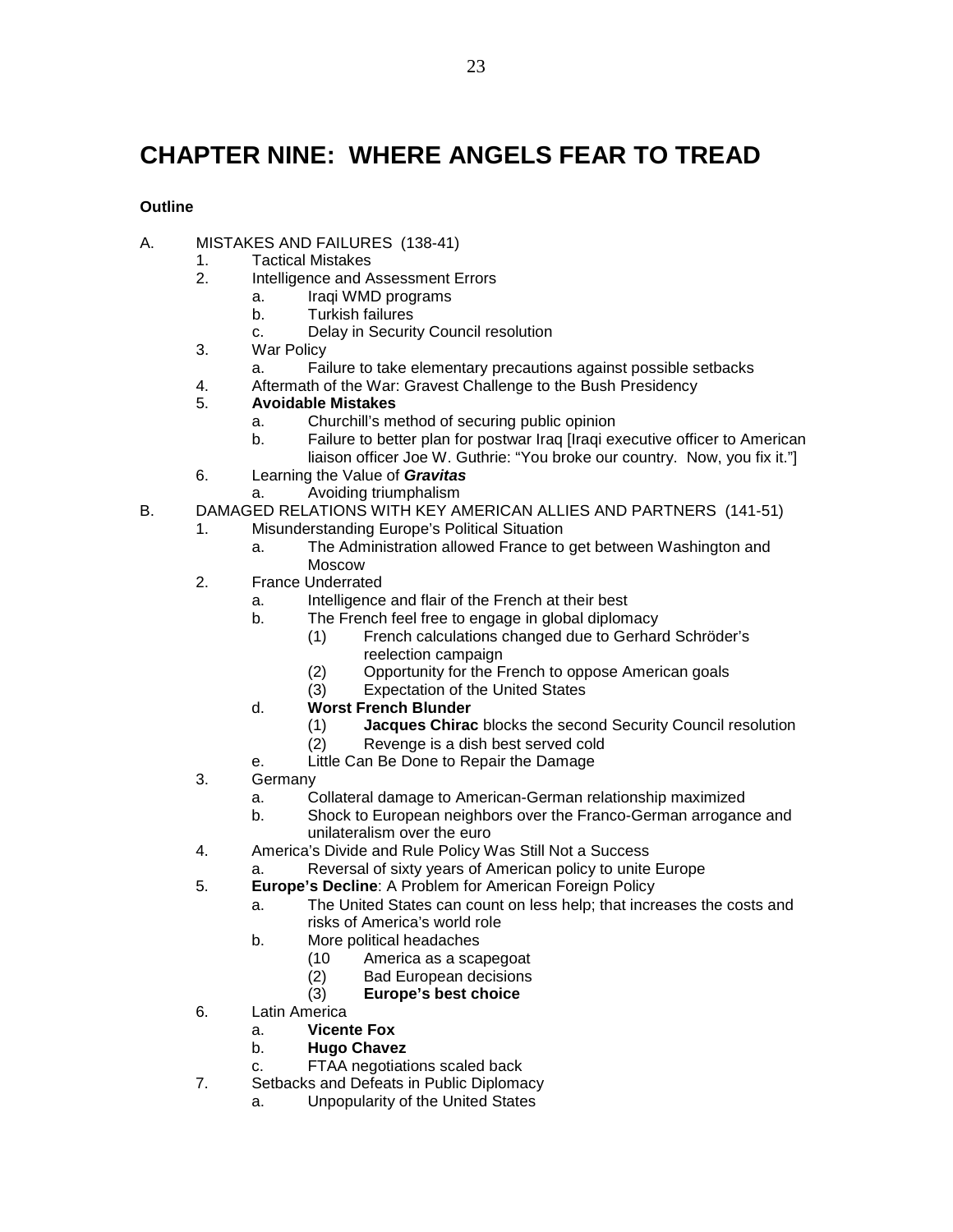b. Nuances

# 8. **Reasons for the Failure**

- a. Spending on public diplomacy slashed
	- (1) USIA moved to the State Department
	- (2) These programs were products of a Cold War campaign to win support
- b. Harsh rhetoric
- c. Chief failures were at the level of elite communication
	- (1) Cold War experience with political elites of American allies

# 9. **Secession of Elites**

- a. Exceptions
	- (1) **Tony Blair** won public tolerance in support of the United States at great political cost [See TRB in *New Republic*, July 3, 2006]
- b. Reasons for the secession vary from place to place
- 10. Failure to Prepare for This Secession
- C. ROOT CAUSES OF FOREIGN POLICY PROBLEMS (151-53)
	- 1. Difficulties of Holding Together a Vibrant But Combustible Coalition
		- a. Factions' mutual suspicion and hostility
	- 2. Cost of the Failures
		- a. Loss of good will in the Arab world
	- 3. Irony of the Neoconservative Failure
		- a. Intervention justified on humanitarian grounds
		- b. Failures of the occupation
	- 4. The Failures Are Not Decisive
- D. CLASSIC PROBLEM OF AMERICAN FOREIGN POLICY (153-55)
	- 1. Long, Complex Wars Cannot Be Fought Without Jacksonian Support
	- 2. Jacksonian **Resistance to Nation-Building**
		- a. Loss of enthusiasm after Saddam Hussein was overthrown
	- 3. Neoconservatives See the Work of Reconstruction and Occupation a Model for the Middle East
		- a. Jacksonians "reach for their guns" at the mention of nation-building
	- 4. The Perennial Dilemma
		- a. Wilsonians often write checks Jacksonians do not want to cash
	- 5. Neoconservatives Got a Chance to Think Tank Ideas in the Field
- E. AMERICAN REVIVAL (151-60)
	- 1. The Conventional Wisdom
	- 2. Current Problems Reflect the Failures and Successes of the Clinton Administration
		- a. Central Europe
		- b. China
	- 3. Bush's **Most Acute Problems** Due to Clinton Failures
		- a. North Korea
		- b. Asian financial crisis
		- c. Indonesia
		- d. Middle East
	- 4. Shared Assumptions
		- a. American seen as the irresistible nation
		- b. Avoidable public rebuffs
	- 5. Need to Develop New American Revival Approaches to Problems Inherent in the American Project
	- 6. Consequences of the Rise of Neoconservatism
		- a. Unsettling push for democratization
		- b. Scorn for the old Wilsonian institutions has led to isolation
	- 7. American Revival: More Strength and More Stress
		- a. Inner logic of capitalism
		- b. Increase of its revolutionary tension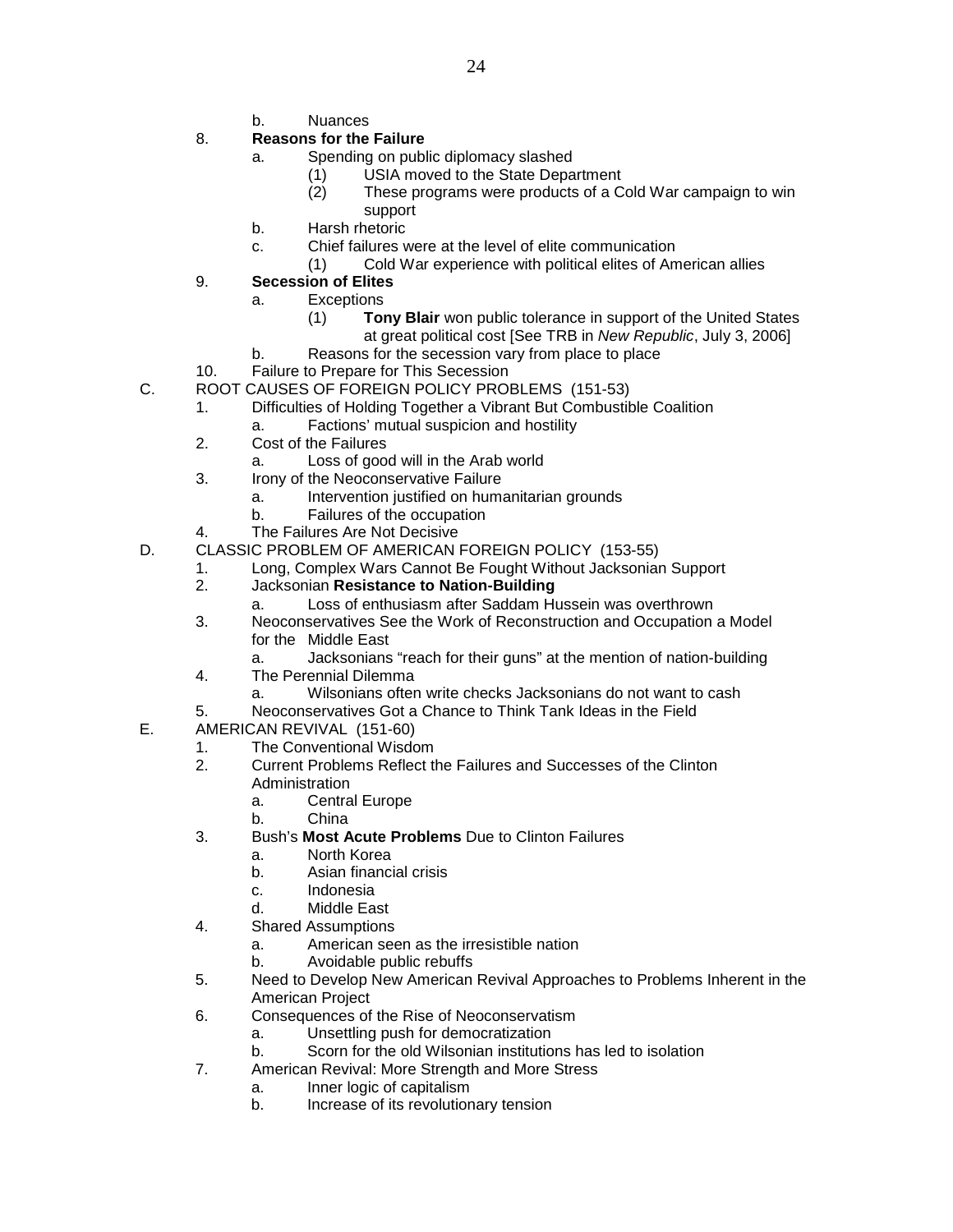- 8. Capitalist Development Cannot Be Slowed
	- a. Resistance, resentment, and volatility
	- b. **Legitimacy crisis** for the American system
- 9. Revolution in the American System
	- a. "Change always poses problems for hegemonic powers"
- F. BASIC **CONTRADICTION** IN THE GLOBAL SYSTEM (160-61)
	- 1. Is It a Level Playing Field or an American Empire?
		- a. It is an uneasy combination of the two
	- 2. The Bush Administration Lost Control of This Balance After 9/11
	- 3. It Also Lost Control over Management of the Israeli/Palestinian Conflict
- G. DIFFICULTIES OF RUNNING AMERICAN FOREIGN POLICY (161-62)
	- 1. How Leaders Have Dealt with Unprecedented Challenges
		- a. Lincoln, 1864
		- b. First Phase of World War Two
	- 2. Bush's Domestic Opponents
	- 3. Difficult International Environment
		- a. Bush successes
		- b. Failures

- 1. How does the author distinguish between various types of mistakes? What have been some of the costs? What was the nature of the costliest one? Why does it still represent the gravest challenge to the Bush presidency? Which mistakes were the most avoidable? Why? *Gravitas* is a Latin term for something of substance, heavy or weighty [such as C.S. Lewis's "The Weight of Glory"] rather than vapid or vacuous. [138-41)
- 2. How did the administration misread the political situation in Europe, especially in France? What were some of the French and German blunders? What price is being paid for these mistakes and by whom? What is Europe's best remaining choice? What have been some of the mistakes and missed opportunities in Latin America? What factors help account for some of the setbacks and defeats in public diplomacy? Which have been the most important? What does the author mean by the "secession of elites"? [This seems to build on the "circulation of elites" concept of Vilfredo Pareto. "Secession" suggests that Timothy Leary's "tune in, turn on, and drop out" is becoming a new paradigm for elite selfdestruction]. Who has stood in the gap to defend the United States? (141-51)
- 3. Thought Question: Evaluate the nature of the conflicts that have bred to our most expensive foreign policy failures. [One that the author alludes to under the rubric of "secession of the elites" is summarized by Philip Rieff, author of *Triumph of the Therapeutic* and *My Life among the Deathworks*: "all communications of ideals come under permanent and easy suspicion"]. What are some of the costs of these failures? What is ironic about the neoconservative failure? (151-53)
- 4. What is the classic problem of American foreign policy? Why? How is America's perennial dilemma illustrated by the conflict of visions between the Jacksonians and the neoconservative Revival Wilsonians? What is one of the weaknesses of the latter? (153-55)
- 5. Why are the policies pursued by the Bush administration so intimately connected with those of the Clinton Administration? Where may some of the most acute problems be found? What shared assumptions by the two administrations have created problems? How does the revolutionary tension associated with the new capitalism also contribute to "what is likely to be a serious legitimacy crisis for the [global] American system"? What is its basic contradiction? Where has control over the balance been lost? (155-62)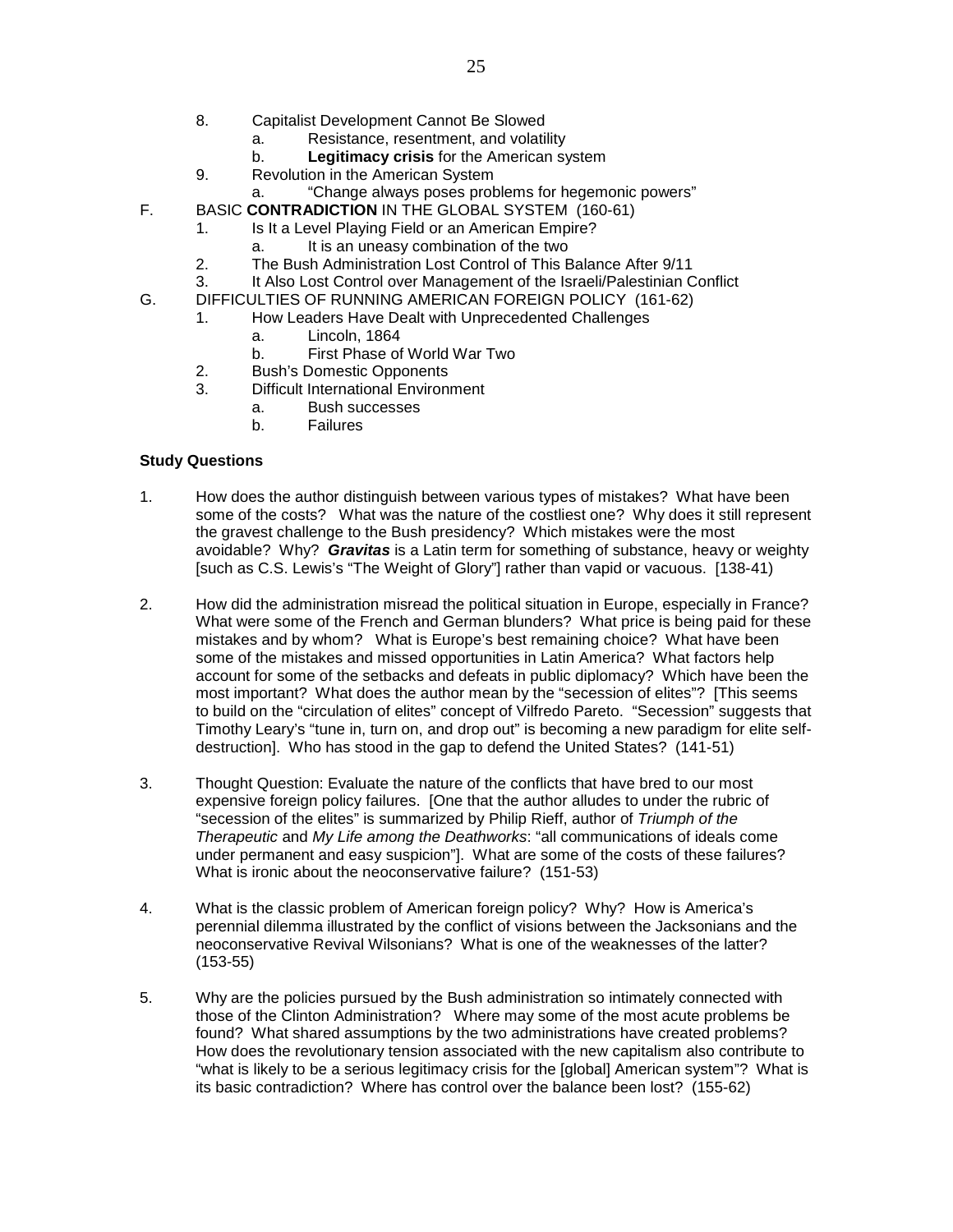### **Review**

Europe's decline

avoidable mistakes *gravitas* Jacques Chirac's blunder secession of elites Tony Blair The Jacksonians and nation-building Bush's most acute problems legitimacy crisis contradiction in the global system

# **PART FOUR: THE FUTURE OF AMERICAN FOREIGN POLICY**

# **CHAPTER TEN: FIGHTING TERROR**

# **Outline**

- A. URGENCY OF TODAY"S CHALLENGES (165-67)
	- 1. **Two Challenges in the Late 1940s**
		- a. Stop spread of Communism
		- b. Replace the British world system
		- c. The price of failure
	- 2. Another War on Two Fronts
		- a. Fanatical terrorists
		- b. Need to repair damage to the American system
		- c. **The price of failure**
	- 3. Link Between Poverty and Terrorism Is Not a Simple One
		- a. **Privileged backgrounds of revolutionary leaders**
	- 4. Societies in Crisis Breed **Radical Ideologies**
		- a. 19C Industrial Revolution
	- 5. Crisis of the Capitalist System Weakens the Forces of Order
		- a. Weimar Germany
		- b. Post-WWII Italy and France
		- c. Post-Communist Russia
	- 6. **Failed States**
		- a. Bottom Line: United States and its allies must find ways to promote orderly and peaceful development or our security will be endangered by the ideologies and organizations of terror
- B. FACING UP TO THE THREAT OF GRAND TERROR (167-68)
	- 1. It Is a War
	- 2. **Nature of the Threat These Groups Pose**: Time Will Tell
		- a. Their resilience and resourcefulness
		- b. Preventive measures needed
		- c. Security concerns of the public
		- d. Error of "misunderestimating"
- C. NEED TO ARTICULATE OUR GRAND STRATEGY (168-75)
	- 1. Cold War Containment Policy
		- a. George Kennan's analysis
	- 2. Other Preferences
		- a. **"Rollback"**
			- b. "Live and Let Live"
	- 3. Policy Debates
	- 4. Flexibility of Containment<br>5 **Triple Containment**
	- 5. **Triple Containment**
		- a. Military: alliances, nuclear deterrent, credible presence in threatened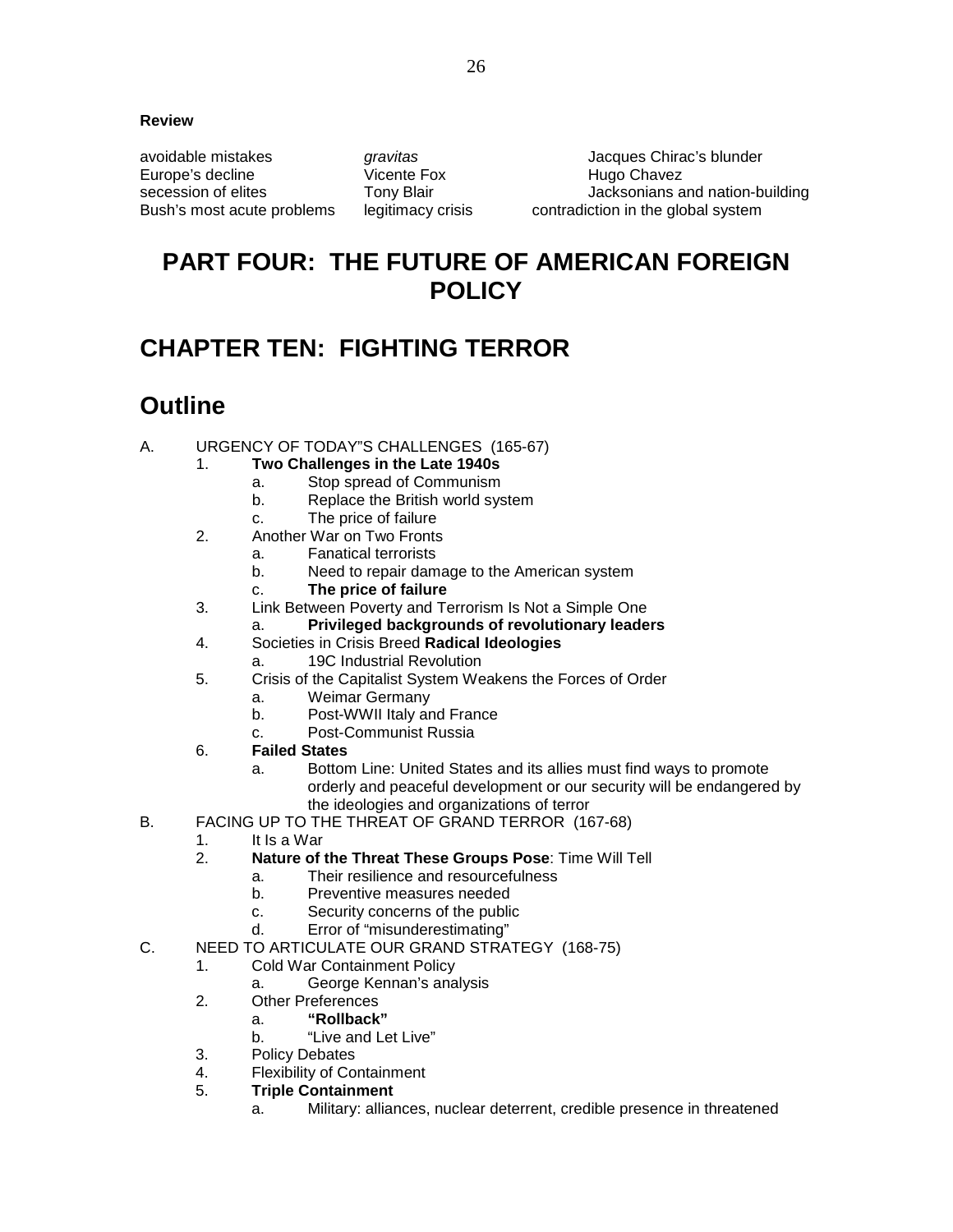areas

- b. Political expansion opposed
- c. Soviet influence opposed
	- (1) Labor organizations
	- (2) Anticommunist intellectual and cultural leaders
- 6. Need to Update the Containment Concept
	- a. War must be fought on several fronts
		- b. Containment is already a familiar policy
			- (1) Need to stress continuities
- 7. Differences of Strategic Approach in the New War
	- a. **Deterrence**: nuclear arsenal does not deter as it once did
		- (1) Relative irrelevance of the nuclear arsenal
		- Greater freedom for direct attacks against terrorist organizations

# 8. **Forward Containment**

- a. Version of triple containment
	- (1) Political and military
	- (2) Ideological
	- (3) Expansion and consolidation of state power
- b. The Hope: deprive terrorists of real victories, keeping them weak and divided
- 9. Current Focus on the First Kind of Containment
	- d. Current proactive efforts
	- e. Preventing proliferation
	- f. Upgrading home defenses
- 10. Cutting Links Between Terrorist Groups and Governments
	- a. **State-sponsored terrorism** during the Cold War
		- (1) East Germany and Syria
		- (2) Arab-Israeli Conflict
- 11. Collapse of the Soviet Union Ended East European Sponsorship of Terrorism
	- State-sponsorship persists in the Middle East
	- b. Acts of war against civilization [cf. Ibn Khaldun's *Muqaddimah*]
- 12. Disingenuous Subterfuge of Distinguishing Civilian from Military Funding
- 13. Need to Create a Strong International Consensus
	- a. Example of Libya
- 14. United States Will Be Entangled in the Contradictions of the International System
	- a. Bottom Line: **Unilateral action may be required**
	- b. Even though the Parties of Heaven and Hell may combine against us [cf. Dore Gold's *Tower of Babble*, Pierre Manent, and Roger Scruton]
- D. THE SECOND DIMENSION: IDEOLOGY (175-82)
	- 1. The Ideas of Communism Were on March During the Cold War [and are again on the march in Latin America today]
		- a. Today the ideas of the terrorists need to be contained
	- 2. Need for a Better Name Than "Islamicism" for the Ideology We Are Opposing
		- a. One candidate: **Arab Fascism**
	- 3. Two Forms of Arab Fascism
		- a. Secular: **Ba'athism** (Arab Renaissance national socialism)
		- b. Religious: **Osama bin Laden**
		- c. Totalitarian politics
		- d. White [or, better, Green] vs. Black Fascism
	- 4. We Must Push for Political Containment of White Fascists
		- a. Need to distinguish White fascism from conservative Islam
		- b. We must acknowledge legitimate opposition to Western cultural penetration
			- (1) We can make common cause with legitimate Muslims
	- 5. Efforts of NGOs and Private Citizens
		- a. Education of women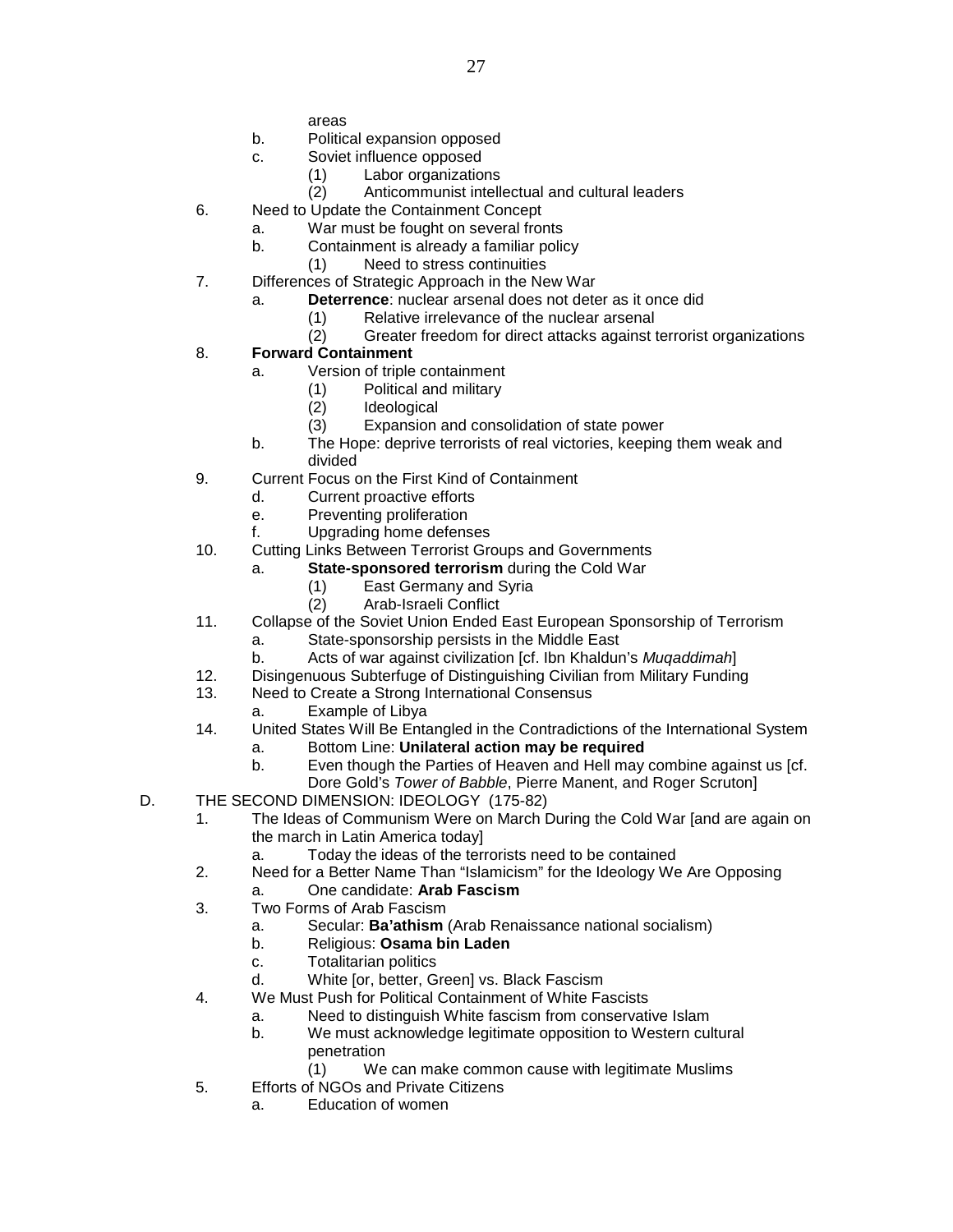- b. Attention must be paid to Islamic ideas and values
- c. Need to study fascist materials
- 6. Exaggerated Sense of the Differences That Divide Us

# a. **Jacobin Model of Mustapha Kemal Atatürk's Secular State**

- (1) Outward manifestations of religious commitments are frowned on by aggressively secular states: France, Mexico, and Turkey [cf. French laicism and Graham Greene's *The Power and the Glory*]
- b. Attempt to Confine the Influence of Religion to the Private Sphere
	- (1) Civil codes rooted in Roman law are adopted

# 7. **Populist Reaction Against Aggressive Secularism**

- a. The American model is not part of the Muslim historical experience
- b. Potential point of contract: the American idea of a free religion is a free state
- c. Similarities between religious policies of the early caliphs and the American people
- 8. Attempts to Find Common Ground
	- a. American Christianity
		- (1) Absorbed elements of the Islamic critique of Byzantine **Christianity**
		- (2) Christians pioneered the critical scrutiny of texts
		- Trinitarian piety of contemporary American Christians is a far cry from the pagan polytheism that tainted parts of the early Church
		- (4) Religious tolerance
- 9. Exaggerated Fears of Evangelical Militancy
	- a. Flexibility
		- (1) Conservative ecumenism
	- b. Historical direction of American religion in overcoming bigotry
- 10 Possible Result: A Richer, More Authentic Dialog of Civilizations
- 11. Historical Precedent: **Challenge of the Cold War**
	- a. Racism addressed
	- b. Capitalism responded to the Communist challenge
- 12. Today's Moral Challenges
	- Need to renew our personal faith commitments
- E. ADDRESSING THE ISRAELI-PALESTINIAN CONFLICT (182-89)
	- 1. So Much Debate Has Yielded So **Little Consensus** or Insight
	- Support for Israel
		- a. Regarded by many as excessive and one-sided
			- b. failure to pressure Israel on its settlements policy
	- 3. Europe's Blind Eye
		- a. **Europe is a root cause**
			- (1) **Anti-Semitism**
			- (2) **Imperialism**
	- 4. Need for a More Creative Engagement
	- 5. Europe's Unearned Air of Moral Superiority
	- 6. No Acceptable Peace Settlement Is Imminent<br>7. Attitudes of the Israeli Public
	- Attitudes of the Israeli Public
	- 8. The **Palestinian Equation** Is Even More Complex
		- a. Dispossessed refugees
	- 9. Argument of Israeli Hawks
	- 10. **The Dilemma**
		- a. There is little that an outside power can do to force a solution
			- (1) Risks to peacekeeping forces
			- (2) Similar position of the British in the 1940s
		- b. Breakdown of the Oslo peace process
	- 11. Need to Focus on the Future of the Palestinian People
		- a. Question of the future of aid to refugees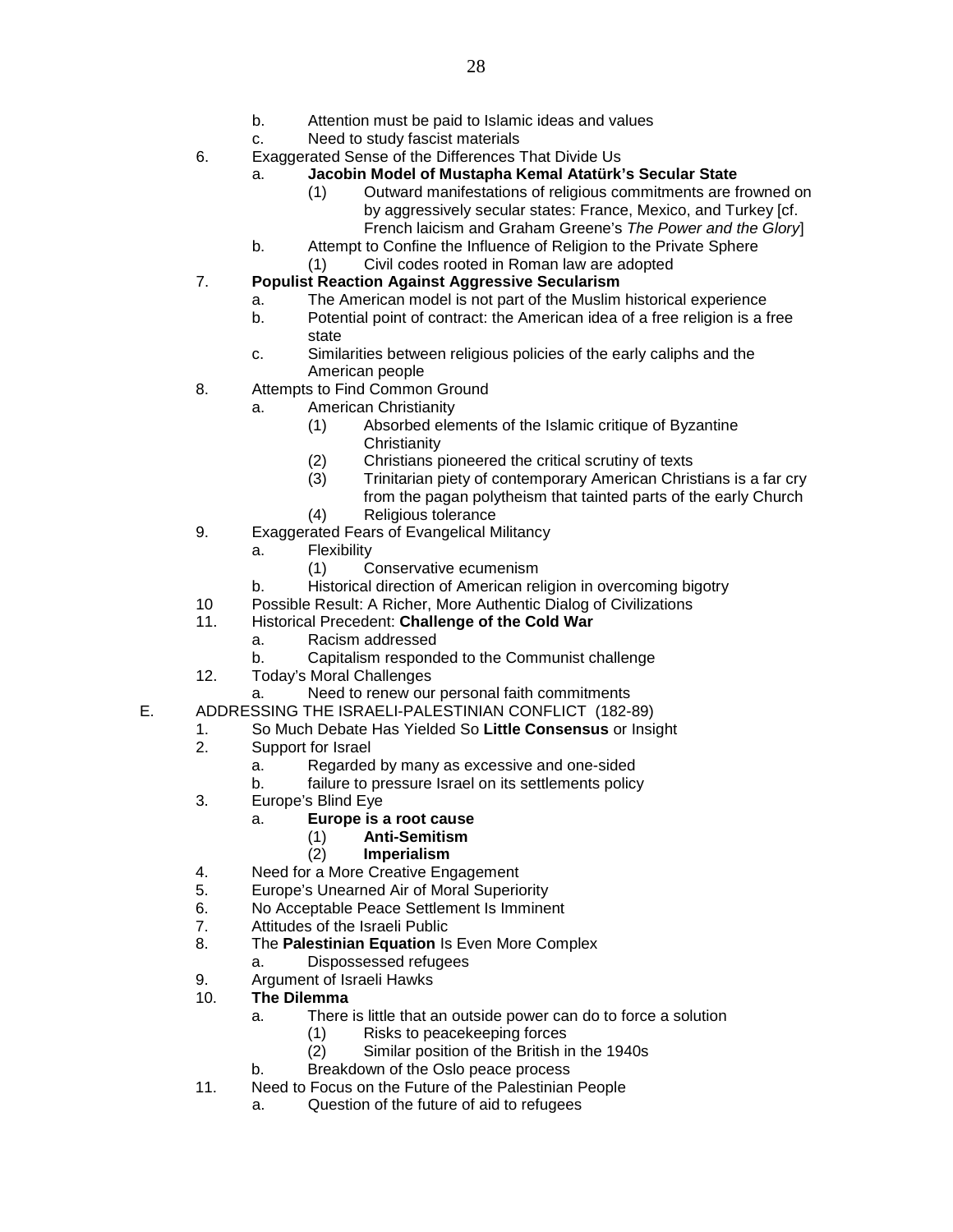- b. Need to shift focus from territorial compromise to the future of the people
- 12. Proposals for **Just Compensation**
	- a. Compensation to Holocaust survivors was \$50-100 billion
	- b. The United States should take the lead in proposing an international commission
	- c. Emphasis should be on individual compensation claims
	- (1) Proof of wrongdoing would not be required
	- d. Substantial contribution from the United States
	- e. Help from Europe and Japan
	- f. Need to help individuals and families to leave the blighted camp system
- 13. There Is No Prospect of Ending the Dispute Soon
- 14. But the United States Needs to Make a Serious Effort
- F. THE THIRD ELEMENT: BLOCKING STATE TERRORISM (189-90)
	- 1. The Establishment of Fascist Governments Must Be Resisted
	- 2. The Case of Hitler
	- 3. Governments Cannot Be Permitted to Have Links to Terrorist Movements

- 1. Compare today's challenges with those of the late 1940s. In each case, what is (or was) the price of failure? Explore the link between poverty and terrorism. Thought Question: How does the background of revolutionary elites illustrate the "secession of elites"? [Roger Scruton's culture of repudiation" and Kenneth Minogue's "political moralism" both contribute to an understanding of this phenomenon]. What factors have bred radical ideologies? What must the United States and its allies do in response – or face failure? (165-67)
- 2. What is the nature of the grand terror we face? What assumptions must we make? The Cold War containment strategy was only one of several. Summarize the analysis of George F. Kennan. What were some other strategies? What options were discussed in the policy debates of the Cold War? What does Mead mean by triple containment? How does he propose updating the concept for the War on Terror? What are the advantages of a containment strategy? What are some of the new realities? (167-72)
- 3. What does Mead mean by "forward containment"? What are its components? Where is the current emphasis? What was the West's weakness in dealing with terrorist groups during the Cold war? In the wake of the Soviet Union's collapse, what is needed? What constraints will limit American options? (172-75)
- 4. How important is the ideological dimension of the struggle? What are the two forms of Arab Fascism? [Problem of terminology: the radical Shiism of Hezbollah developed in Persian Iran]. What understanding is needed in order to exercise discernment? What necessary role is played by NGOs and private citizens? What must they do? What is the western intellectual source of the modern secular state? The populist reaction against secularism in the Muslim world exaggerates the philosophical and political differences that divide Muslims and Americans, who have also resisted the extremes of secularism. Thought Question: Why is the American model of "a free church in a free state" so difficult for the Muslim world to grasp? Where may common ground be found? There is also a similarly exaggerated fear of evangelical militancy ("fundamentalism") by secular liberals. How may such scorn be rebutted historically? How may fanatical fascists be isolated in the Middle East? What were some of the positive American responses to the moral challenge of the Cold War? What is needed today? (175-82)
- 5. Why is Europe a root cause of the Israeli-Palestinian conflict and why does it remain so? Why is the Palestinian equation even more complex than the Israeli? What is the dilemma? Why does Mead believe the focus must shift from a territorial compromise to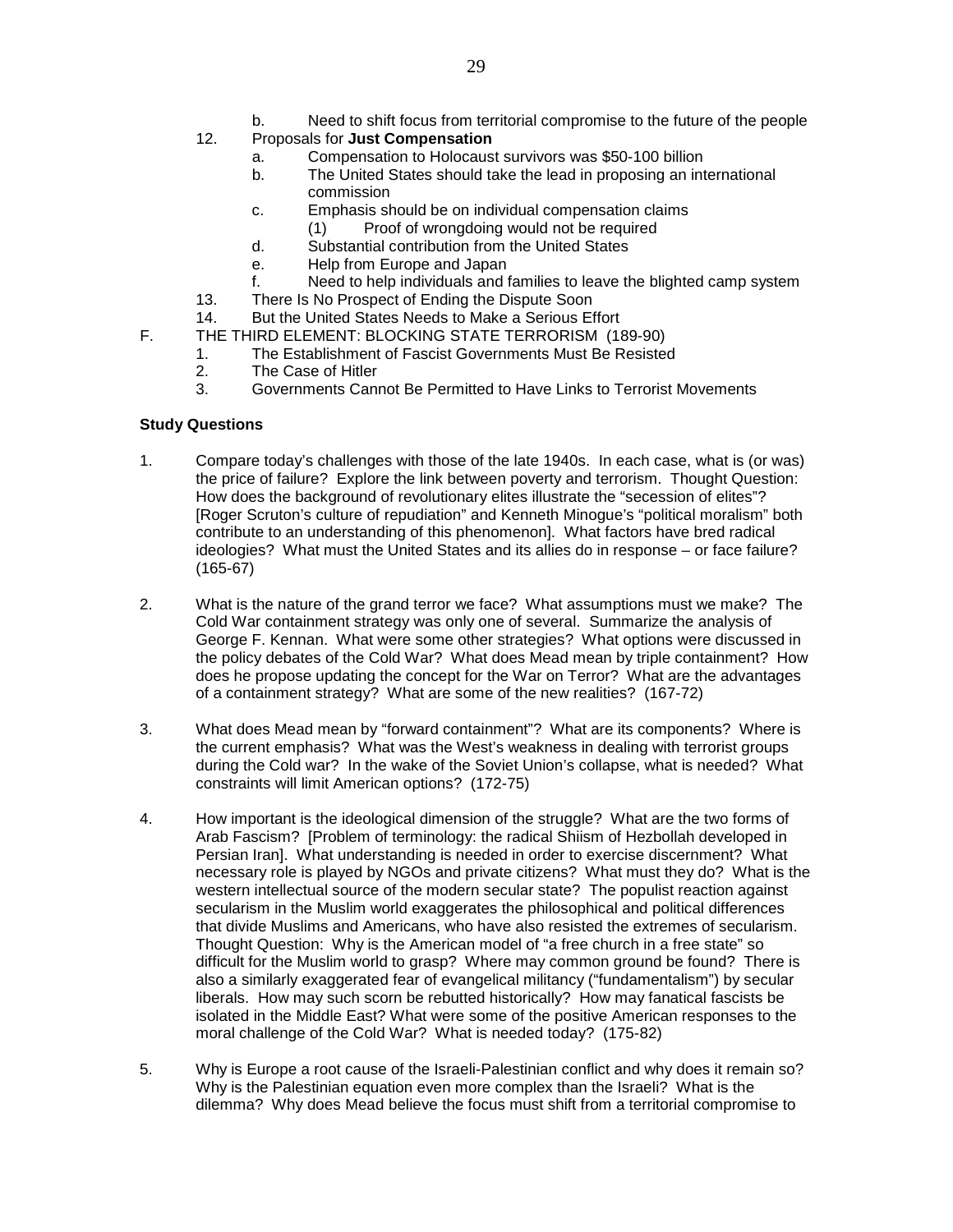preparing "a significantly better future for the Palestinian people"? What precedent is there for Mead's recommended approach? Who could help? (182-89)

6. What does history suggest needs to be done about state terrorism? (189-90)

#### **Review**

challenges of the late 1940s price of failure then and now radical ideologies privileged backgrounds of revolutionary leaders failed states failed states<br>
nature of the grand terror threat rollback<br>  $\frac{1}{2}$  final states friend the grand terror threat rollback nature of the grand terror threat rollback deterrence **forward containment** state-sponsored terrorism unilateral action **Arab Fascism** Ba'athism (Syria, Iraq)<br>Osama bin Laden **Bacabin model of secular state** Atatürk Jacobin model of secular state Atatürk populist reaction challenge of the Cold War Europe as a root cause anti-Semitism and imperialism Israeli-Palestinian dilemma just compensation

# **CHAPTER ELEVEN: RECONSTRUCTING THE AMERICAN PROJECT**

- A. NEED FOR NEW ECONOMIC AND POLITICAL RELATIONSHIPS (191-93)
	- 1. Search for an Ideal to Replace the "Harmonic Convergence" of the Fordist Era
	- 2. **Checklist of Interests** That Defined the 20C American Project
		- a. Europe
			- b. Asia
		- c. Grand Terror and Arabian Fascism
	- 3. Strength of American Hard Power
		- a. Weakness: **intelligence deficiencies**
- B. DIFFICULTIES WITH AMERICAN SOFT POWER (193-98)
	- 1. **Paradox**
		- a. Earlier worries about challenges from Europe and Japan before the shift
			- (1) Our greater ease with the new system's **individualism and inequality** made it easier to accept the pain of the transition and reap the rewards
		- b. But it increasingly appears that this socio-economic transformation has undermined or poses new challenges for America's soft power
		- c. **Alienation** of elite and mass constituencies around the world

### 2. **American Unpopularity**

- a. Its genesis in the 1990s
	-
	- (1) Asian financial crisis Latin American economic reforms
	- (3) NAFTA
- b. Wellsping of anti-Americanism was tapped by Gerhard Schröder to win re-election in 2002
- 3. Reversing Course Is Not the Answer
- 4. Effect of an Awakened Jacksonian Public Opinion
	- a. **Multilateral engagement** with the world on something like Europe's terms is not an option
- 5. No Turning Back the Clock on Economic Policy
	- a. Fordist nostalgia
	- b. The new methods promise greatly enhanced living standards
	- c. The quest for greater efficiency and dynamism is essential
- 6. New American Task: **Build a New Version of the Old American System**
	- a. Potential for millennial capitalism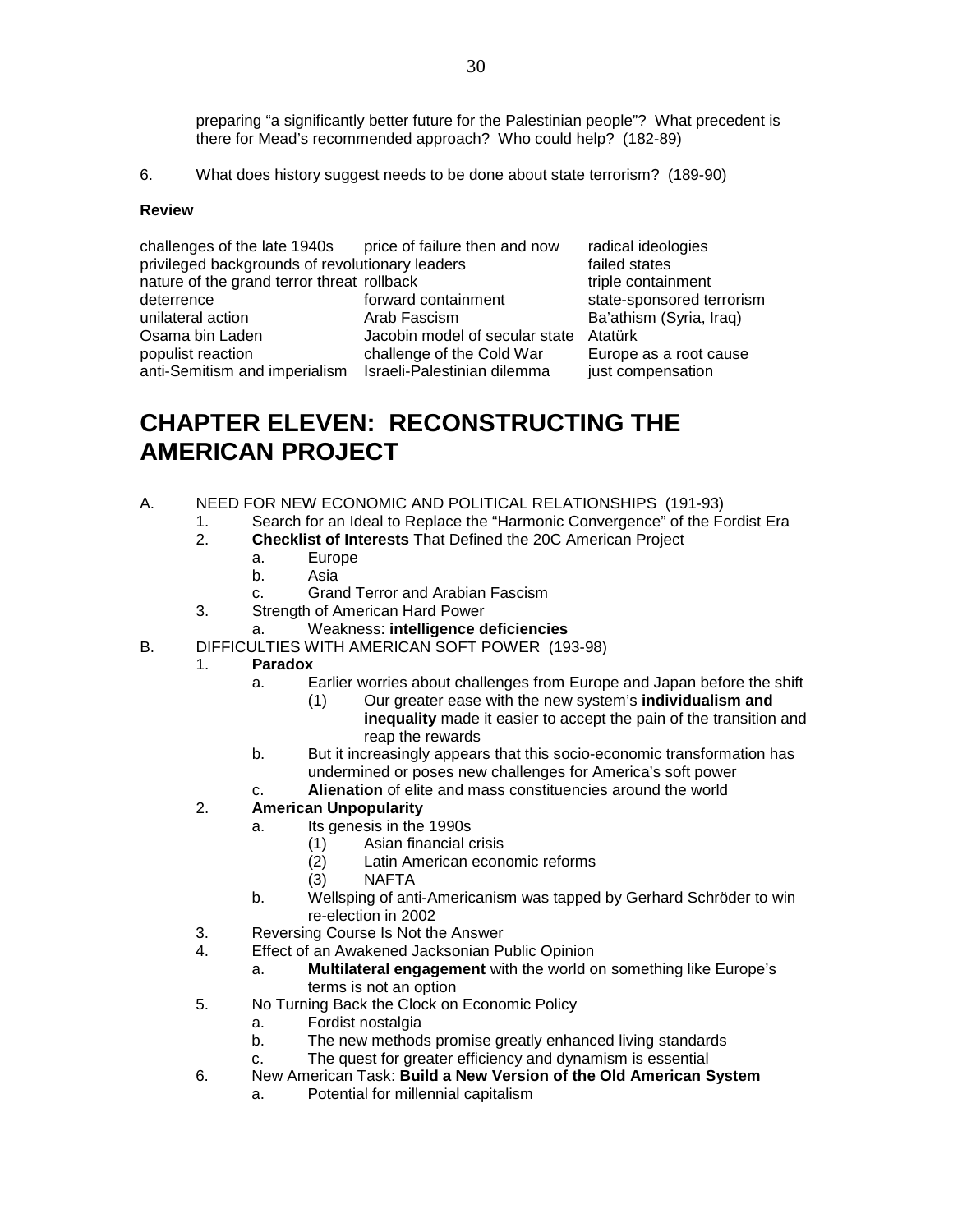- 7. Decentralization
	- a. **Reduction of elite influence**
	- b. Harder for authorities to govern
		- (1) Germany's quarrel with Washington
		- (2) Growing populist political atmosphere
- 8. Angels Being Thrown Out of Their Whirlwinds: A Billion Mutinies<br>9. Need to Repackage Our Leadership land make it more unobtru
	- Need to **Repackage Our Leadership** [and make it more unobtrusive]
		- a. World is looking for a new approach
- C. NEED FOR A NEW AND MORE CREATIVE APPROACH TO GLOBAL GOVERANCE (198-203)
	- 1. Sterile Debate over Institutions
		- a. The American political process refuses to embrace trade-offs
	- 2. There Is No Perfect Solution to the Tensions and Contradictions
	- 3. Key International Institutions Were Designed for a Different World
		- a. Imperial rule still prevailed at the time
		- b. There was a greater diversity of development
	- 4. The Problem Is One of Representation: The Paradox
		- a. Only truly global institutions represent everybody
			- b. If everybody is equally and fairly represented, nobody has any real power [a corollary to this phenomenon was noticed by Paul Valéry]

Paul Valéry, "Politics of the Mind," 1932:

But to clarify this glimpse into the *fiduciary life* of the world, founded on confidence in man and in the future, and to give you a real sense of the very real importance of the imaginary, I should like to show you how *power* [*potestas*] itself, which is ordinarily thought to result from force [*potentia*], is essentially a spiritual value.

Power has only the force we are willing to attribute to it; even the most brutal power is founded on belief. *We credit it with the ability to act at all times and everywhere, whereas, in reality, it can only act at one point and at a certain moment*. In short, all power is exactly in the position of a bank whose existence depends on the sole probability (incidentally, very great) that all its clients will not come at once to draw out their deposits. *If, either constantly or at a particular moment, a certain power were summoned to bring to bear its real force at every point in its empire, its strength at each point would be about equal to zero.*. . . .

Notice too (and this is an even more interesting consideration), that *if all men were equally enlightened, equally critical, and above all equally courageous, no society would be possible!* . . .

Trust, credulity, inequality of intellect, and fear in a thousand forms are here equally indispensable. And to these essentials must be added greed and vanity -- and other virtues – the condiments, the psychological accessories to those psychological bases of society and politics.

- 5. The Problem for Mass Democracies
	- a. **Federal devolution**
	- b. Interest and affinity groups
- 6. Global Institutions: **Lost Sense of Participation and Empowerment**
	- a. Democracy weakened
	- b. Less accountability of institutions
- 7. Role of the Universal Institutions of the 1940s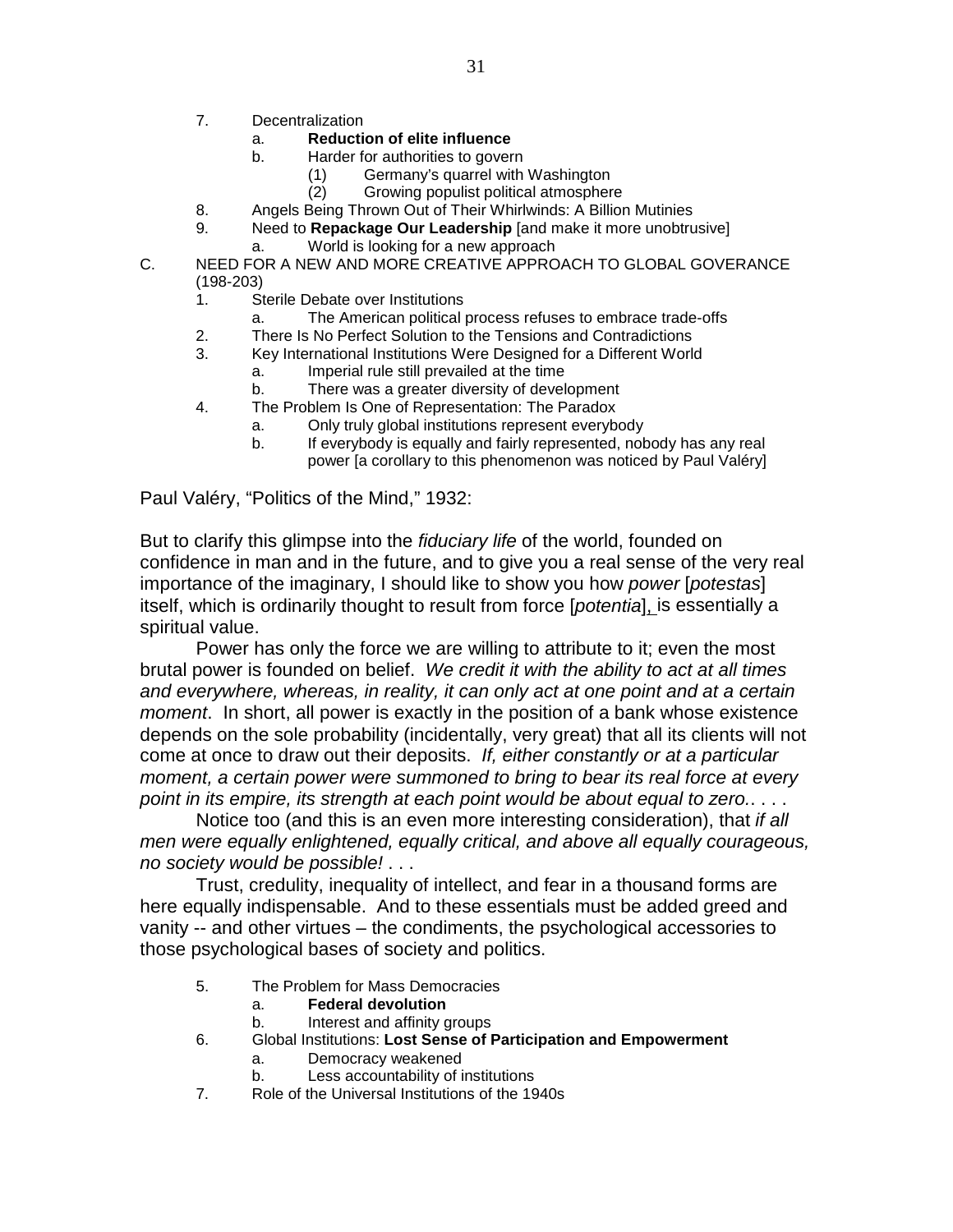- a. Need for proactive reform
- 8. **Two Major Strategies**
	- a. Restructuring the United Nations
	- b. Creation of dynamic single-purpose and regional institutions

32

- 9. Reform of the Security Council
	- Expansion of permanent membership
- 10. Regional Institutions
- D. AFRICA (203-05)
	- 1. Capetown Slums<br>2. Khalelitsa
	- **Khalelitsa** 
		- a. Need for mortgage loans
		- b. Lack of neighborhood stores
	- 3. Financial Engineering

# a. **Mass mortgage and financial service markets**

- E. LATIN AMERICA (205-09)
	- 1. Finding Ways to Help Growth
	- 2. We Should Make Our Immediate Neighborhood an Example
	- 3. U.S.-Mexico Relations as a Centerpiece
		- a. Regional economic integration
	- 4. First Step: NAFTA and Other Trade Agreements
		- a. Trade is not enough
		- b. Falling wages
			- (1) North-south gap
		- c. Result: Domestic problems for the United States
	- 5. Need to Revisit the Conditions of Illegal Workers
		- a. Need to develop ways to ease the path of guest workers
		- b. Attention needs to be given to the needs f low-income Americans
		- c. Absorption limits
	- 6. Third Option: **Retirement Initiative**
		- a. Aging retirees
			- (1) Escalating cost of retirement housing
		- b. Why not encourage the emigration of retirees?
	- 7. Legal Protections Must Be Negotiated
		- a. Favorable tax, customs, insurance, property rights, and inheritance laws
			- b. Reimbursement to health care facilities
	- 8. **Advantages** to This Kind of Development Policy
		- a. Reduce Medicare costs
		- b. Pump money into local economies
		- c. major investments
	- 9. Millennial Capitalism at Work: It Is Not Foreign Aid
	- 10. Its Chief Merit: Giving the Poor Better Access to Capitalism
		- a. Development of mortgage markets, etc.
- F. DIRECT INVOLVEMENT OF THE AMERICAN PEOPLE (209-10)
	- 1. Engagement of Civil Society
		- a. Need to address the world's most urgent problems
	- 2. Private Philanthropy and Faith-Based Charity
- G. THE FUTURE OF MILLENNIAL CAPITALISM (210-12)
	- 1. Author's Optimism
		- a. 9/11 struck while the United States as at a vulnerable point
		- b. Critical Stage: the benign features of millennial capitalism were still relatively underdeveloped
		- 2. Entrepreneurs Are Promoting the Transition in Their Own Societies
			- a. The United States is only the first to shift
			- b. France
			- c. Diversity of expressions
		- 3. **Cultural and Social Lag**